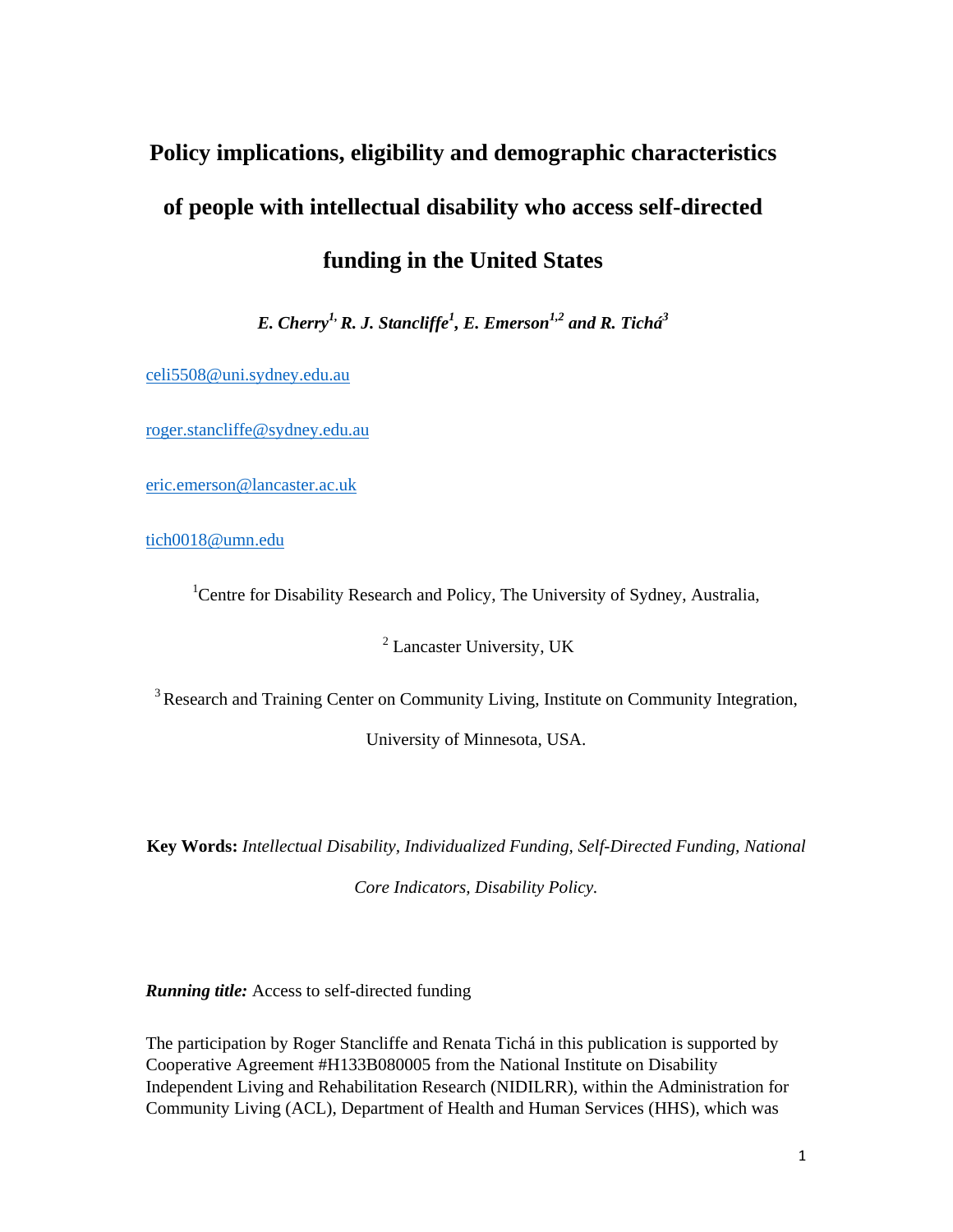awarded to the Research and Training Center on Community Living (RTC-CL) at the University of Minnesota.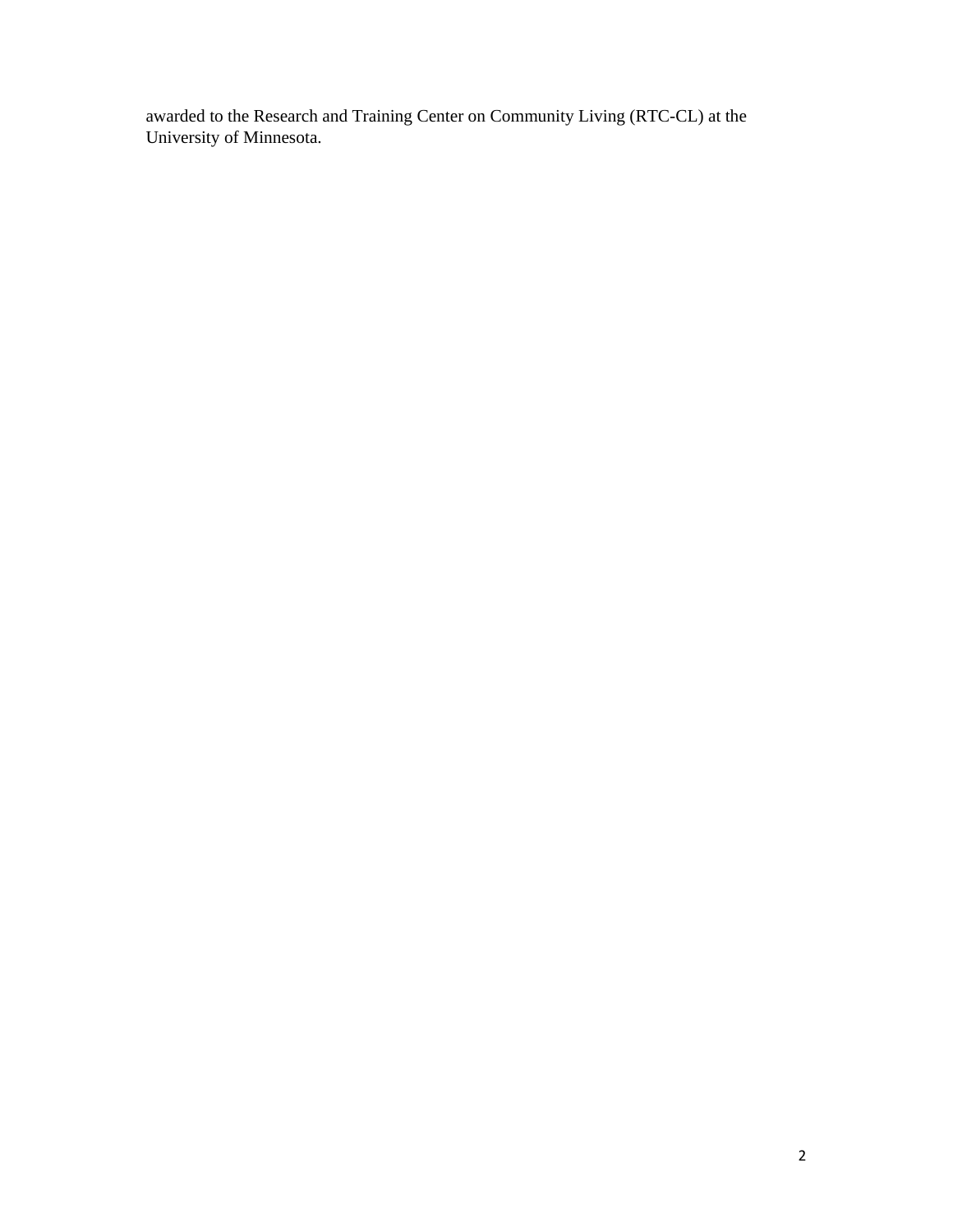# **Policy implications, eligibility and demographic characteristics of people with intellectual disability who access self-directed funding in the United States**

### **Abstract**

This study identifies factors (state of residence, personal characteristics and living situation) associated with access to self-directed funding (SDF) for adults with intellectual disability in the U.S. Data from 10,033 participants from 26 states in the 2012-13 National Core Indicators Adult Consumer Survey were analyzed. We examined state, age group, residence type, disability diagnoses, mental health status and type of disability support funding used. Availability of SDF for people with ID varied by state, which aligned mostly with state-bystate policy data on SDF eligibility and availability. The results of a logistic regression analysis demonstrated that access to SDF was lower in older adults and higher for people who lived in their parents' or relatives' home, an independent home, and with certain personal characteristics. Potential influences from policy and practice and approaches to increase access to SDF are discussed.

**Key Words:** *Intellectual Disability, Individualized Funding, Self-Directed Funding, National Core Indicators, Disability Policy.*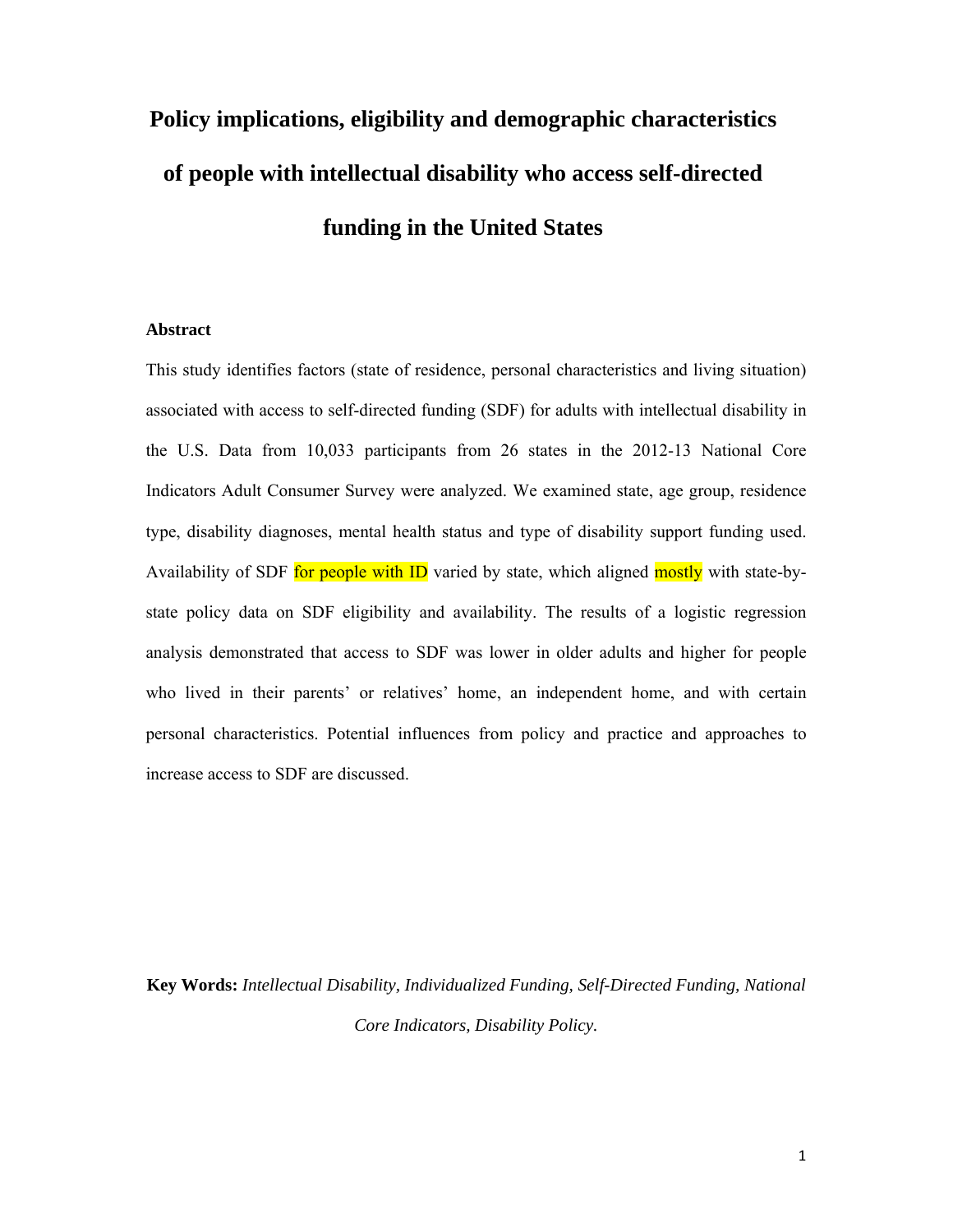Self-directed disability support funding is an individualized alternative to agency-delivered block-funded models. Self-directed funding (SDF) has been introduced in a number of countries including the United States (U.S.), United Kingdom (U.K.) and Australia, with increased numbers of people using SDF (Glendinning et al., 2008; Moseley, 2005). User control/self-direction can be demonstrated when people with disability and their families can choose how to spend their individualized funding by purchasing services and supports they value most (Leadbeater, 2004). One objective of this funding is to view the person with a disability and/or their family as a customer, rather than a passive recipient of services (Friedman, 2018).

According to the National Disability Insurance Scheme Act 2013 (2013) in Australia, the purposes of SDF are to enhance choice, independence and self-determination, to break down traditional service barriers and to increase social inclusion and participation. Moseley (2001) suggested that the effective use of SDF requires the utilization of person-centered planning, such as setting goals and decision-making about how the person wants to use their funding. This type of user control creates a culture where the individual is asked first about what they want in their life (Buntinx & Schalock, 2010; Fisher et al., 2010; Robertson et al., 2006). As is discussed in greater detail below, in many high-income countries, including the U.S., SDF is available to only some service users, not all. Therefore, one important issue concerns who uses this form of funding and under what circumstances. This issue involves a range policy, eligibility, funding and uptake factors, which can influence the degree to which policy intentions are realized in practice. While policies may specify eligibility criteria, implementation practices can vary. Policy actors across federal, state and local public

administration often embed processes which may differ from the initial policy, resulting in variable implementation and delivery (Carey & Friel, 2015). Currently, there is little specific research addressing the particular characteristics and circumstances of people with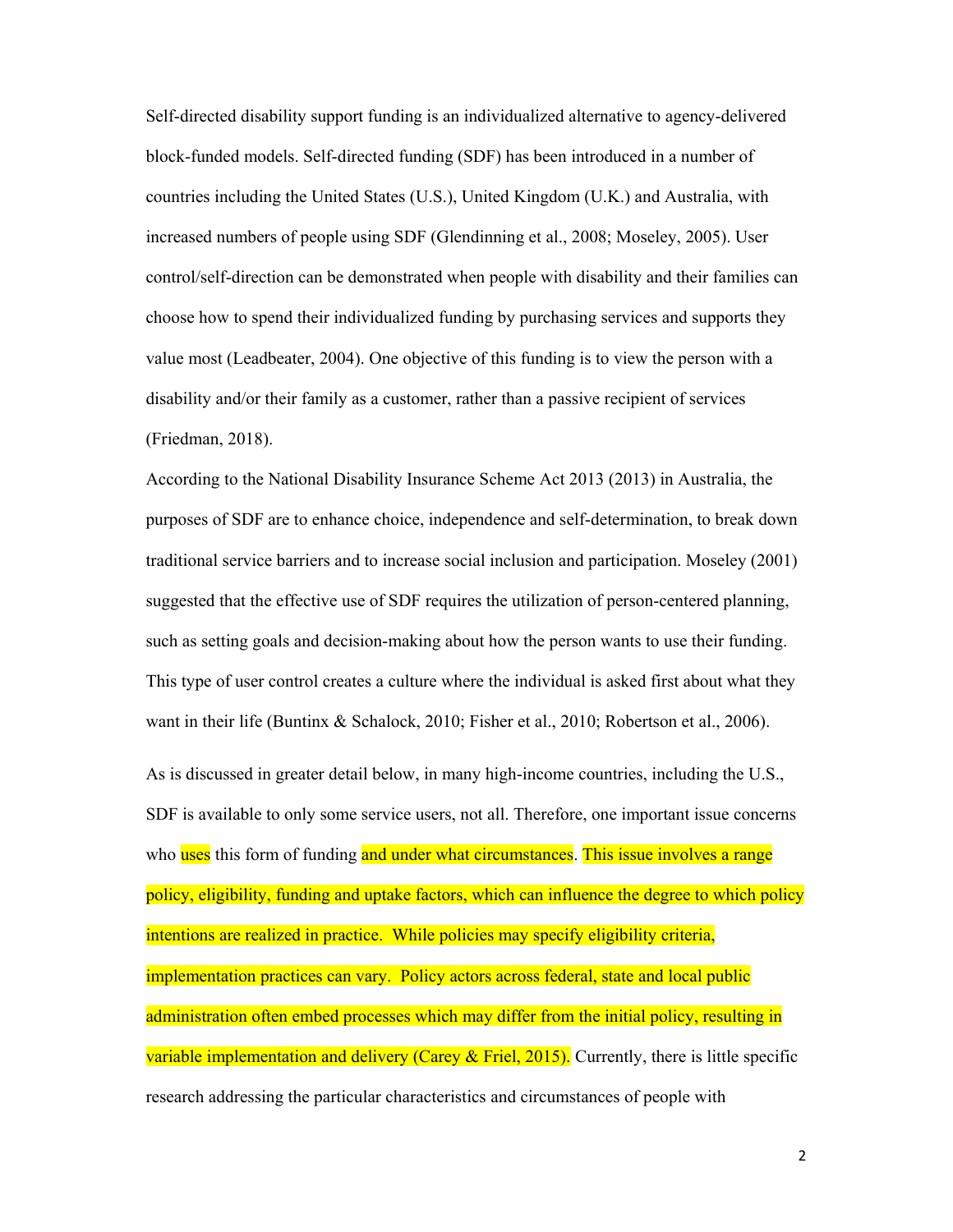intellectual disability who access self-directed disability funding, without which it is hard to identify possible barriers to obtaining SDF or who needs further support or policy action to access this funding. The current study is designed to examine access to SDF for adults with intellectual disability in the U.S. Before detailed examination of issues related to the availability of SDF, we will first briefly consider the benefits of SDF to help make the case that access to SDF is important.

#### **Benefits of Self-Directed Funding**

In 1995, the Robert Wood Johnson Foundation launched a U.S. self-direction program for people with intellectual and developmental disabilities to assist with the empowerment of decision-making and choice. This program promoted individualized, self-directed supports as a valuable strategy for people with disability to live more fulfilling lives and enhance the choice and control they have in their community (National Council on Disability, 2013). One important issue concerns evidence about quality of life outcomes and level of satisfaction for people on SDF (Moseley, 2005). There are many reasons why SDF is considered beneficial, including the model's fundamental basis of enhanced levels of consumer choice and control (David & West, 2017). In the U.K., Glendinning et al.'s (2008) randomized control trial (RCT) found that people with ID indicated they had more control over their lives when using SDF. However, many people with ID do not live self-determined lives and do not currently self-direct their funds (Friedman., 2018; Robertson et al., 2001; Stancliffe, Abery, & Smith, 2000), suggesting that greater access to SDF could enhance choice and control.

A closely related issue is the processes involved in using SDF and the supports that are purchased with this funding. SDF can be used to pay for supports and services chosen by the person and their family. Glendinning et al. (2008) found that most people with physical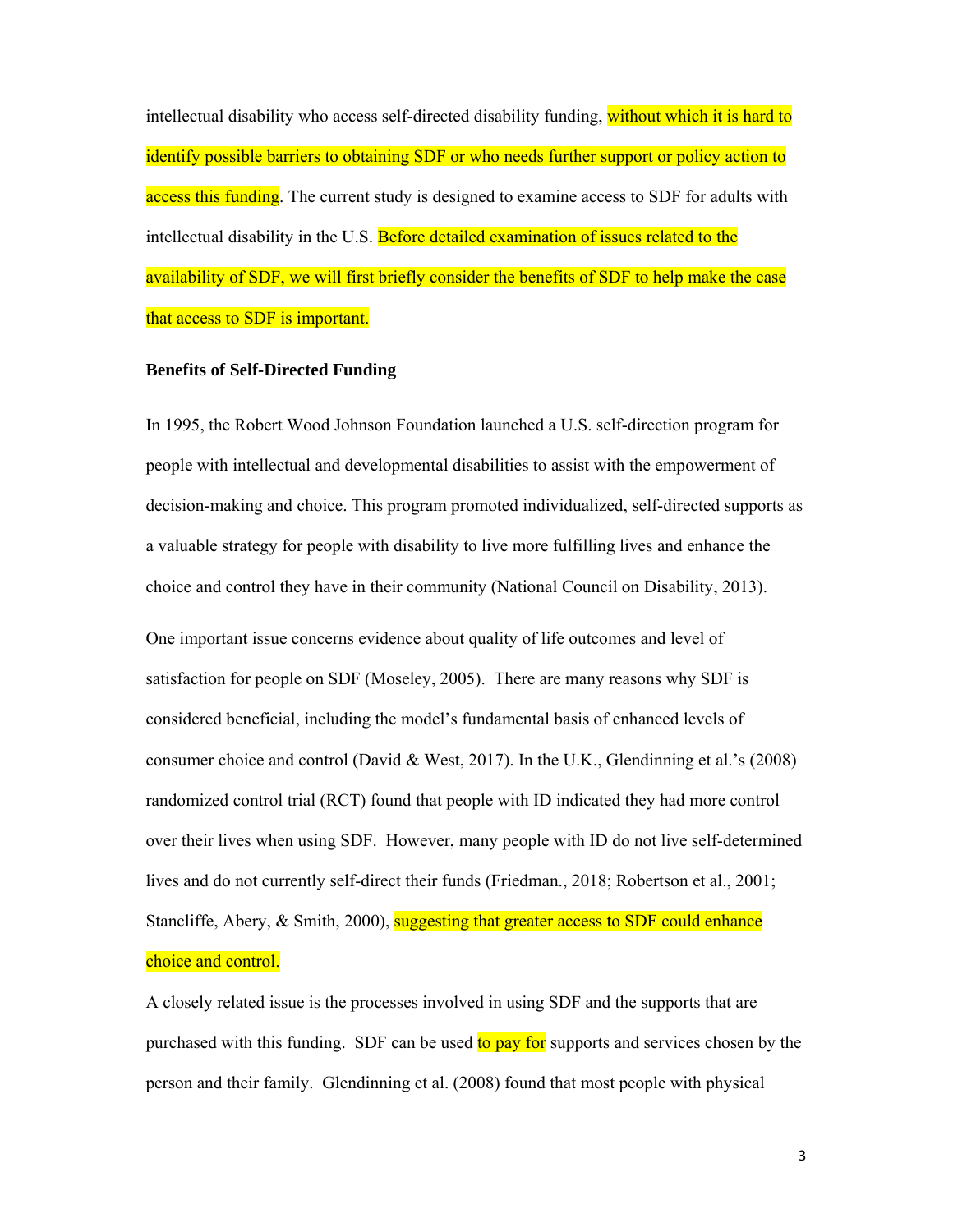disabilities on SDF were happy with the services purchased for support and the quality of support was perceived to be higher than for people who did not access this type of funding.

Crozier, Muenchberger, Colley and Ehrlich (2013) described a program called Cash and Counseling in the U.S., developed for SDF, which found that the most common funding areas were for staff supporting personal care, housework, health care needs and transport. More research is required to determine what services SDF purchases, and how well it supports choice making.

Harry, Mahoney, Mahoney, and Shen (2017) undertook a secondary analysis of an RCT focused on young adults aged 18-30 from 3 U.S. states with long-term disability support needs, some of whom had developmental disabilities. Compared to usual care controls, and controlling for numerous confounding factors, the SDF group had higher satisfaction with life, daily support arrangements, transport, home and community supports, personal care and rapport with staff. This group was also more likely to have their transport, home-based healthcare and medication needs met than controls receiving agency-based care.

Overall, the available evidence shows SDF to be associated with a range of benefits. Therefore, any inequities in access to SDF need to be identified, so appropriate policy reform can be enacted to make these benefits more widely and equitably available.

### **Availability of Self-Directed Funding**

In many countries, including U.K., Australia and the U.S., the availability of SDF is limited and uneven. Access varies from one jurisdiction to another (e.g., from state to state), with the result that some participants access such funding, while others do not.

*U.K.* In England in 2012-2013, 16.8% of those using social care were using SDF, an increase from 13.7% in 2011-2012 (NHS Digital, 2013). This percentage involves people with various types of disabilities, including intellectual disability.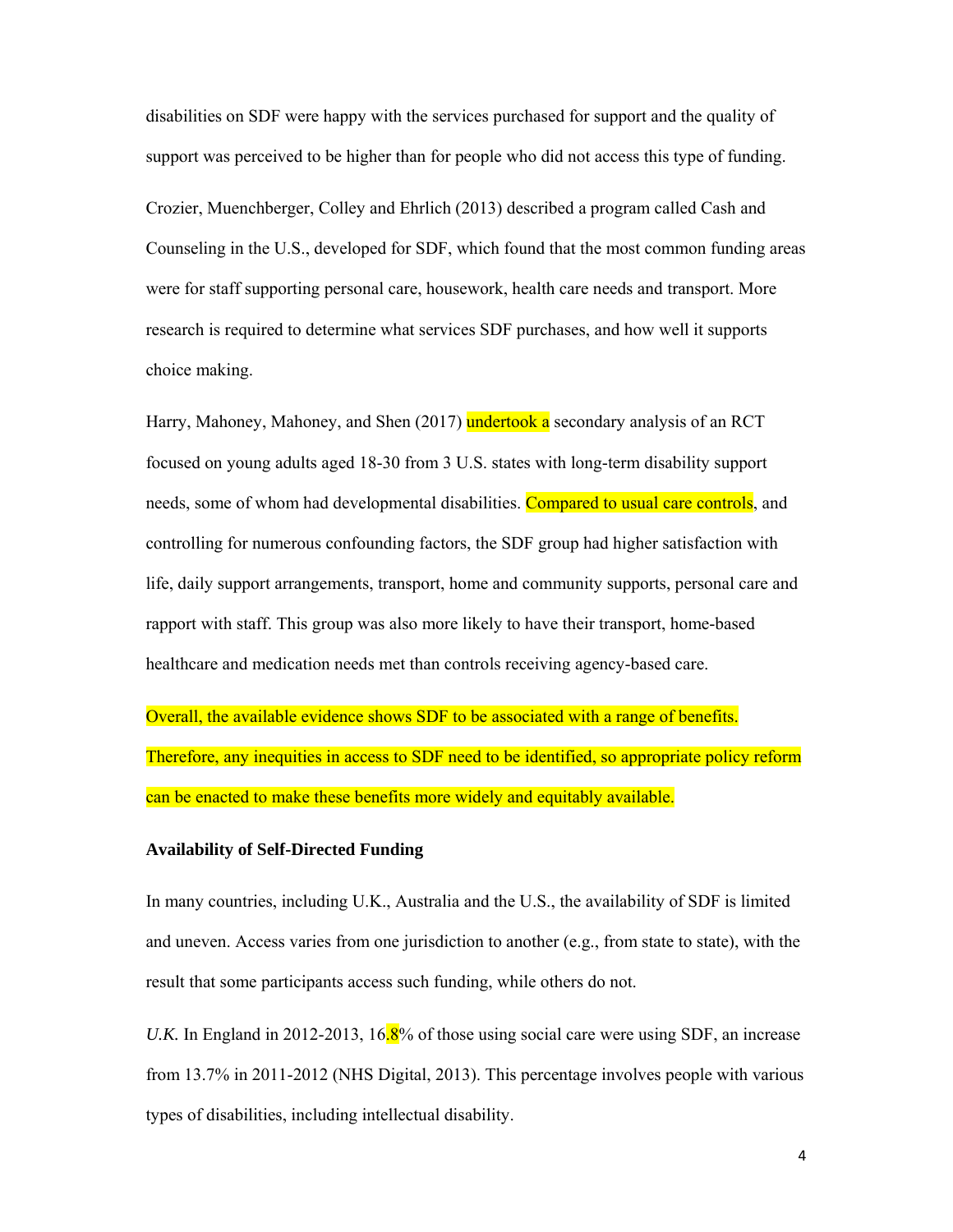*Australia*. In Australia, the recently implemented National Disability Insurance Scheme (NDIS) allows all eligible individuals with a significant, permanent disability to access individualized funding. Participants can choose their funding to be managed by the National Disability Insurance Agency, plan-managed through alternate services, or self-managed by the customer. In June 2017, 16% of NDIS participants, with various types of disability, including intellectual disability, had fully (7%) or partially (9%) self-managed funding packages. There was variation between Australian states, with the Australian Capital Territory (ACT) having the highest prevalence of self-management at 38% (National Disability Insurance Agency, 2017). The percentage of people self-managing in Australia is increasing, with 24% of participants choosing self-managed funding in 2018 (National Disability Insurance Agency, 2018).

*U.S.* In the U.S., intellectual and developmental disability (IDD) funding, including SDF availability, is administered by each state. States have differed markedly in the past regarding availability of SDF (Moseley, 2005; Walker, Bogenschutz, & Hall-Lande, 2009). There is evidence that over time, SDF has become available to more people in more states (DeCarlo, Hall-Lande, Bogenschutz, & Hewitt, 2017; Friedman, 2018).

# **U.S. Self-Directed Funding Policy**

Medicaid Home and Community Based Services (HCBS) funding (also referred to as "Medicaid waivers") is the primary funding source for U.S. IDD services and can include an SDF option (Friedman, 2018; Walker et al., 2009). The other source of Medicaid funding – intermediate care facilities for individuals with intellectual disability (ICF/ID) – does not have an SDF option, so by definition, SDF is not available to people receiving ICF/ID services.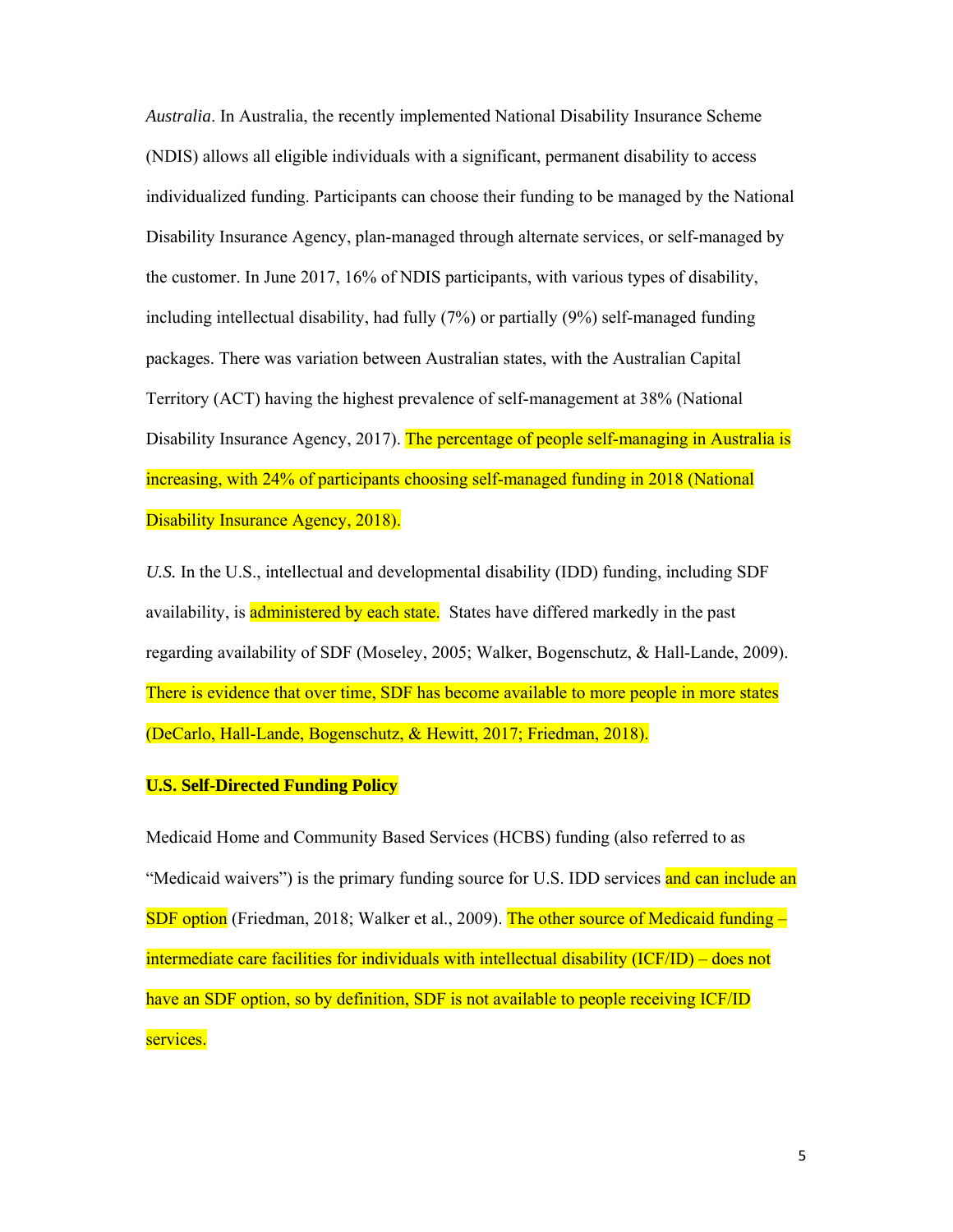Within HCBS funding, SDF is optional, meaning that individual states are encouraged but not mandated to offer SDF (Friedman, 2018). Moreover, most waivers with an SDF option do not require participants to self-direct their funding. The widely-used 1915(c) U.S. waiver was amended to identify acceptable variation of state provision of SDF. Accordingly, states can offer self-direction in the entire state or in specific areas/regions; allow services to be directed by a consumer's representative; offer participants employer authority (staff hiring) and/or budget authority (budget management, purchasing goods/services) (Crisp, Doty, Smith, & Flanagan, 2010). There is a widespread expectation among state IDD administrators that SDF should cost less than similar agency-delivered services (Bogenschutz, DeCarlo, Hall-Lande, & Hewitt, 2019). In addition, individual state waivers may have SDF caps, hourly wage rate caps, or constraints on the number of participants (Walker et al., 2009). These factors likely limit access to SDF, and may also affect the willingness of individual service users to choose the SDF option over agency-delivered services. For all these reasons, it is important to document and analyse the actual state-by-state availability and uptake of SDF in the U.S.

Two recent studies have provided more detail, by state, on SDF policy and availability in the U.S. DeCarlo et al. (2017) collated and summarized the details of *all* IDD HCBS waivers offering SDF, whereas Friedman (2018) reported state estimates of the numbers of people expected to use SDF only under a 1915(c) waiver. Neither study directly examined the personal characteristics or living situations of individuals with ID actually using SDF. Both studies concluded that there has been growth in SDF opportunities in recent years.

DeCarlo et al. (2017) reported 2015 policy data regarding state-by-state availability of all IDD waivers with SDF options. They found that many states, but not all, provided the possibility of SDF under one or more HCBS waivers. Because of missing data from many states on the number of participants using SDF, it was not possible for DeCarlo et al. (2017)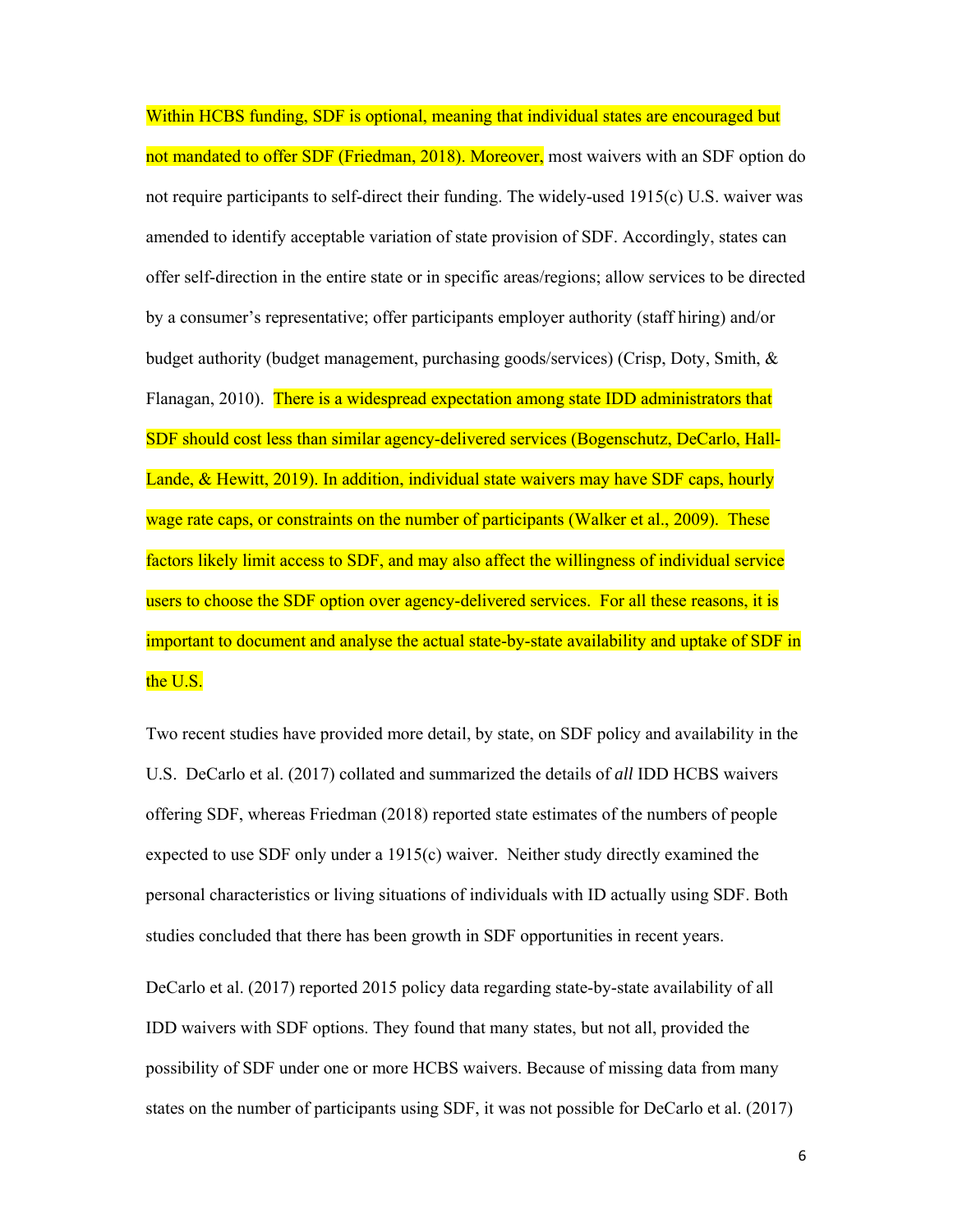to report what percentage of IDD service users self-directed. These authors provided stateby-state details about each waiver, including year of **SDF** onset and participant characteristics required for eligibility to access each waiver (e.g., living situation, disability diagnosis, and age). The eligibility restrictions identified by DeCarlo et al. (2017) often involved personal characteristics and/or living arrangements, which supports our approach of examining such variables when analyzing who has access to SDF. Our variable for living arrangements (see Analyses section for more detail) was tailored to align with the specific restrictions on residential status for SDF eligibility reported by DeCarlo et al. (2017). This approach allowed us to determine how these policy restrictions actually operated in practice.

Friedman (2018) examined self-directed 1915(c) waivers for people with IDD in the 2015 fiscal year, in 46 states and the District of Columbia. Friedman reported the percentage of participants in each state who were predicted by state IDD administrators to self-direct and found that nationally, only 12.1% of participants were predicted to be directing their services. Friedman (2018) also reported that 20.9% of Medicaid HCBS 1915(c) waiver funding was predicted to be used in services that enabled the choice of self-direction for people IDD in the 2015 fiscal year, an increase of 2.2% from FY 2013.

While DeCarlo et al. (2017) reported waivers with SDF options and their eligibility requirements and Friedman (2018) reported predictions on the percentage of people expected to use SDF, neither study was able to identify the number of people who actually used SDF, their individual characteristics and living arrangements. These issues are important for researchers to explore because, while policies (such as waivers) may specify access criteria, actual practices can vary. Policymaking is a complex non-linear process where the governments' own 'sense of capacity' may also be a barrier to change or their ability to embed specific processes in service delivery (Carey & Crammond, 2015). In addition,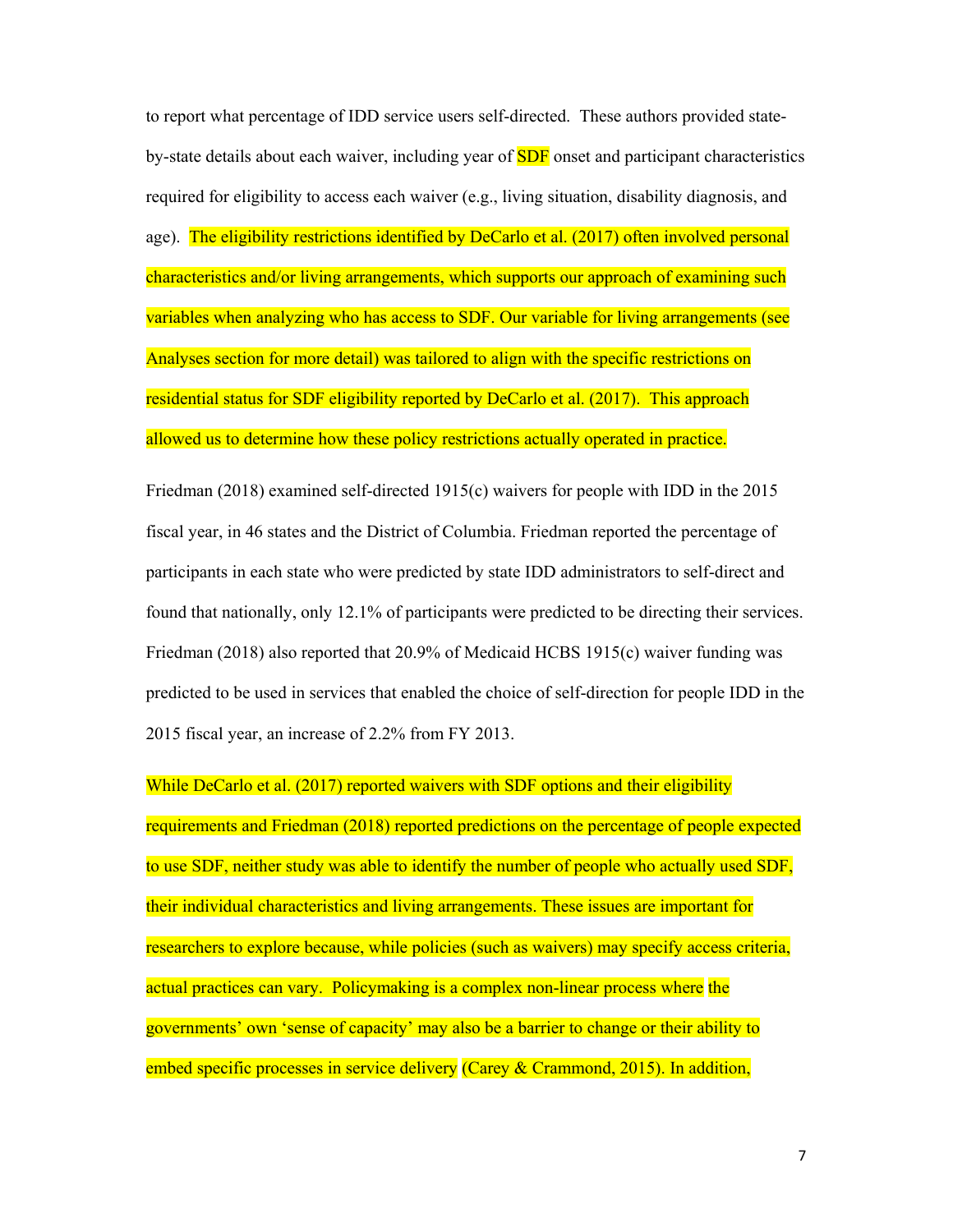policies and practices of federal, state and sub-state entities interact (Turnbull & Stowe, 2014).

# **Individual Characteristics**

In addition to eligibility issues specified by state policy, personal characteristics of service users may also be related to access to SDF. It is well established that characteristics including milder level of intellectual disability are strongly related to service options such as living in one's own home (Stancliffe et al., 2011). Therefore, one aim of the current study is to determine whether there are differences in selected demographic characteristics between adults with ID who do and do not receive SDF. This issue is important, because equity requires the option to access SDF and its benefits to be available to all, not a select few. However, as noted above, eligibility requirements specified in state-by-state policy (DeCarlo et al., 2017) may limit access to certain groups.

Available research does show that people with certain characteristics have differential access to SDF. Leece and Leece (2006) in the U.K. highlighted inequities in SDF allocation, with older people less likely to access SDF. SDF has been a relatively recent development and was not available to older participants when they entered the service system in the 1970s and 1980s. This situation raises questions, such as whether older participants can transition to SDF and if so, whether they do so.

The research evidence about the characteristics of people who receive SDF is not consistent. For example, in the U.K. people with mental health diagnoses, older individuals, those with milder disability and people with ID are under-represented in SDF options (Leece  $\&$  Leece, 2006). In Australia however, according to Fisher et al. (2010), at that time, the people who were most likely to use individualized funding were of working age, had low support needs, and had one disability. As noted, in the US, the major multi-state studies of SDF for people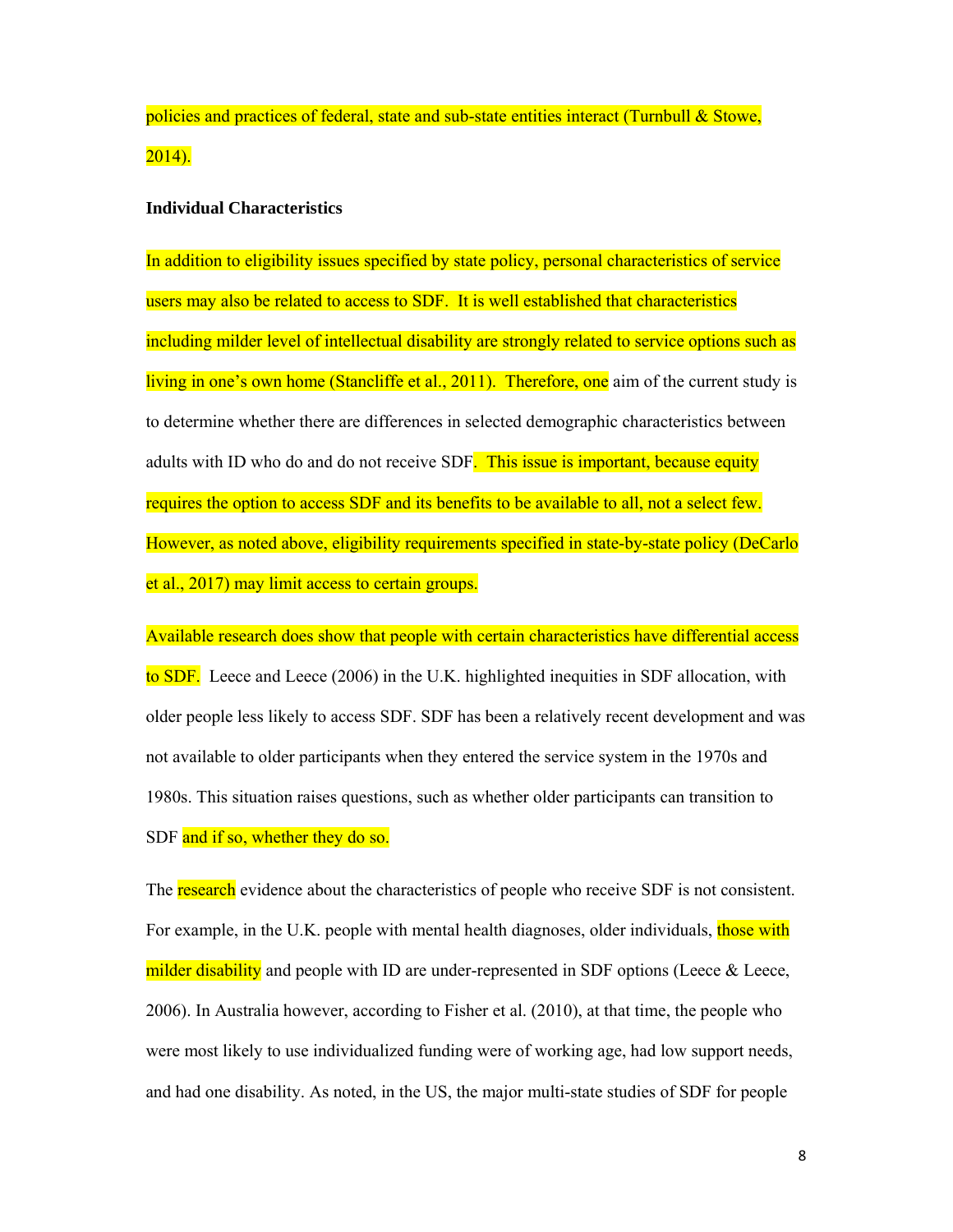with ID (DeCarlo et al., 2017; Friedman, 2018; Moseley, 2005; Walker et al., 2009) have not directly addressed the issue of SDF user characteristics or policy versus practice differences.

This apparent lack of consistency regarding characteristics of SDF users suggests that there may be some differences in funding, policy and service delivery for SDF between countries, which likely indicates that different priorities and policies operate in different international jurisdictions.

In the face of somewhat inconsistent evidence, we based our selection of personal characteristics for inclusion in our analyses on several factors. First, we chose personal characteristics (e.g., disability diagnosis, and age) identified by DeCarlo et al. (2017) as eligibility criteria in U.S. state policy. Second, we included characteristics that had been identified in previous research as related to SDF, such as age, severity of disability, and the presence of mental health diagnoses (Fisher et al.,  $2010$ ; Leece  $\&$  Leece,  $2006$ ). The core concept of self-direction - choice and control over services and supports – was captured by the variable *support-related choice* examined by Tichá et al. (2012), who found that verbal individuals exercised more such choice, so we included a binary variable on use of verbal communication. Our final criterion for personal characteristic selection was based on prevalence. Because of the substantial numbers of adult service users with autism (Hewitt, Stancliffe et al., 2012), we included autism diagnosis in our analyses, but did not include Prader-Willi syndrome for example, because very few individuals have this diagnosis. We concede that other individual characteristic may also be worth investigating but were constrained by pragmatic limitations (e.g., data availability) and statistical power considerations arising from the number of independent variables given the available sample size.

**National Core Indicators**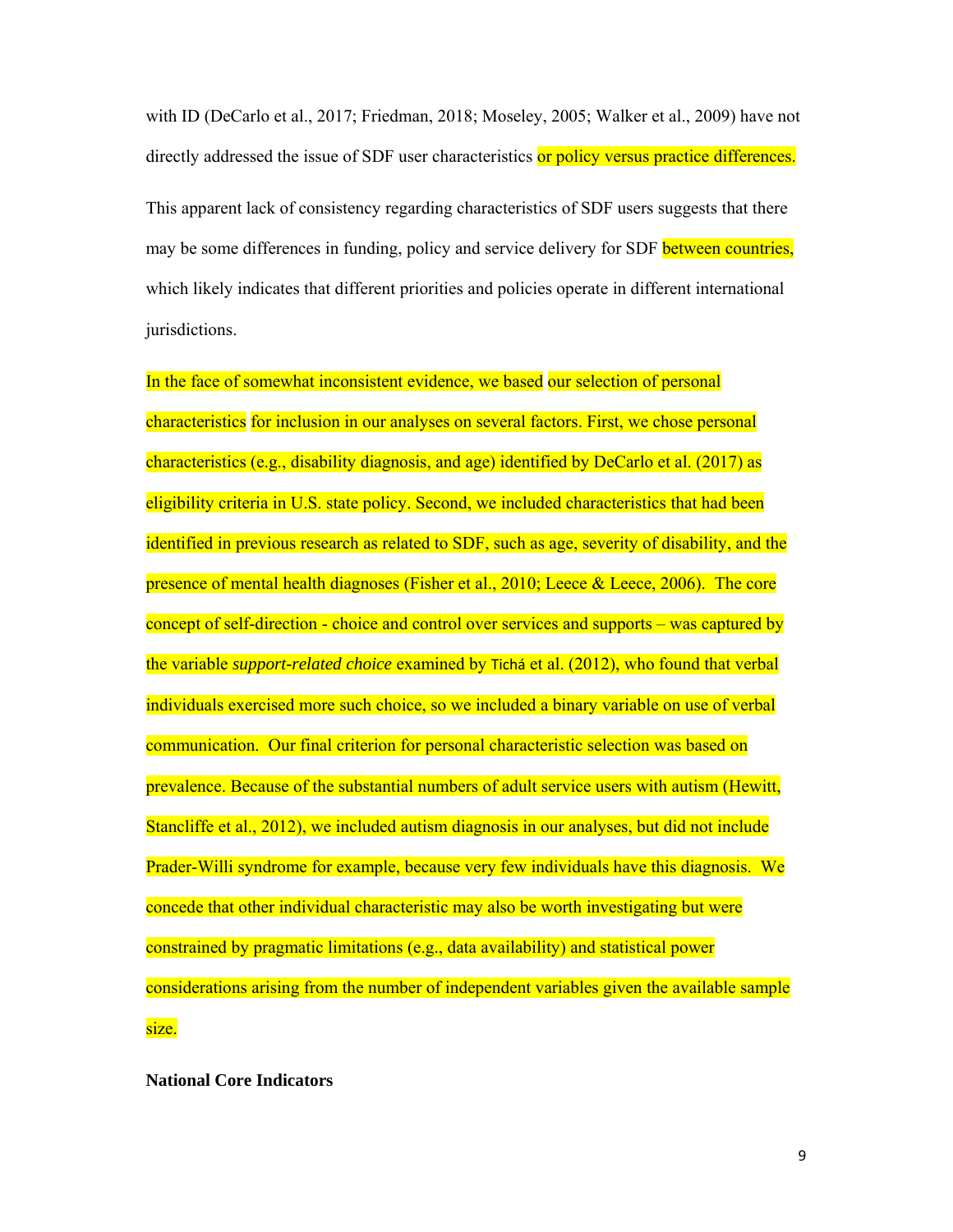This paper involves secondary analysis of U.S. National Core Indicators Adult Consumer Survey (NCI-ACS) data to examine the relationship between access to SDF, various participant characteristics, and their living situation. The National Core Indicators program is a voluntary **method** for state IDD agencies to track and evaluate their performance (Bradley & Moseley, 2007).

#### **Research Questions**

Using 2012-13 NCI-ACS data, this paper will explore the following research questions:

- 1. How pronounced are the state differences in the availability and utilization of SDF in the United States?
- 2. Are there significant differences in the personal characteristics and/or living situation of adults with intellectual disability who do and do not receive self-directed disability funding?

#### **Method**

#### **Measures**

The data source for this study was the 2012-13 NCI-ACS (www.nationalcoreindicators.org). This survey is one critical component of the annual National Core Indicators (NCI) program. The NCI is co-sponsored by the National Association of State Directors of Developmental Disability Services (NASDDDS) and the Human Services Research Institute (HSRI) (Bradley & Moseley, 2007).

The NCI-ACS survey questions were developed for people who have intellectual and developmental disability. The survey addresses core areas, such as work, community, selfdetermination, choice, decision-making, relationships, participation, access, safety, health and family support (Bradley & Moseley, 2007).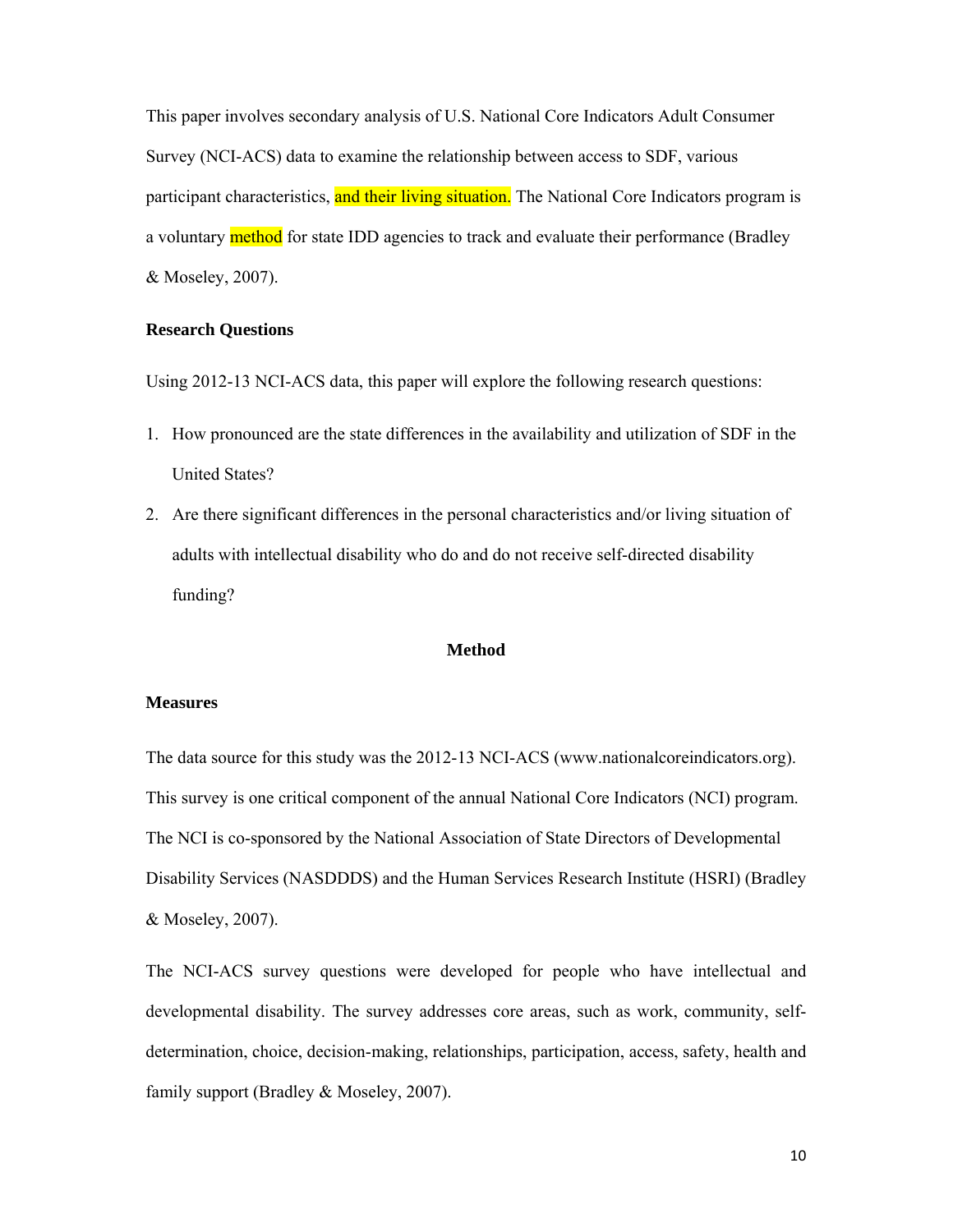The NCI-ACS has three sections, the first being *Background Information*, which has questions about the characteristics of and service use by the person with disability including each participant's gender, age, residence type, level of ID, verbal capacity, autism diagnosis, mental health diagnoses, use of extensive behavior support, and other supports and services including the type of funding people access and whether this is SDF. Typically, the Background Information Section is completed from administrative records, with additional information provided by a service coordinator or case manager. The current study focused solely on data from the Background Information section.

NCI-ACS Sections One and Two are administered by in-person interview. *Section One* is self-report only by the person with disability and deals with more subjective issues such as friendship and loneliness. In *Section Two*, self-report or proxy responses are allowed. The NCI-ACS protocol is the same across all participating states. Cross-state consistency is further facilitated by an interviewer training program with standardized training resources (manuals, presentation slides, videos, scripts etc.) and the train-the-trainer sessions.

The National Association of State Directors of Developmental Disabilities Services and Human Services Research Institute (2012) sets out the psychometric characteristics of the NCI-ACS, but these data relate to Section One, not the Background Section used in the current study.

#### **Use of self-directed funding**

The primary question from the NCI-ACS on SDF is: "Is this person currently using a selfdirected supports option?" The response options are yes or no. In the NCI-ACS, the following information is provided about SDF to help respondents answer this question. "Selfdirected" or "participant-directed" supports options offer individuals (and their representatives, including family members) the opportunity to manage some or all of their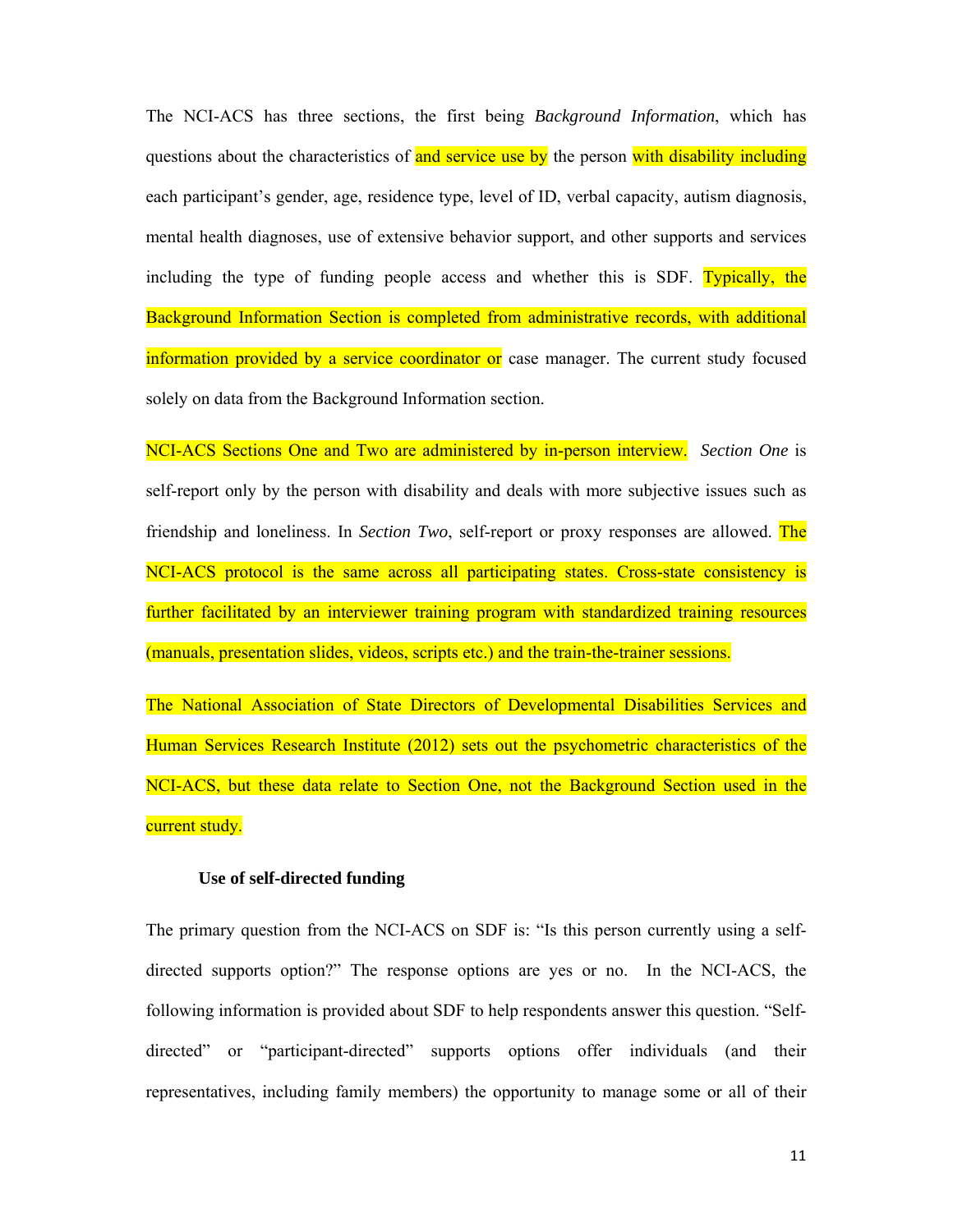services. They may hire and fire their own support workers and/or control how their budget is spent." (National Association of State Directors of Developmental Disabilities Services & Human Services Research Institute, 2012, p. 20).

# **Sampling**

The goal of the NCI-ACS is to sample at least 400 adults from each participating state. Most states recruit a random or stratified random sample of adult IDD service users, but some states decide to oversample users of certain programs in some survey years. The inclusion criteria are that participants are 18 years or older and receive at least one IDD service other than case management. Table 1 shows U.S. participating states and their abbreviation.

Insert Table 1 here.

#### **Participants**

A total of 13,157 participants responded to the 2012-13 NCI-ACS. We omitted those with missing data about disability funding (*n*= 526), as well as individuals living in noncommunity settings (e.g., institutions, nursing homes) and recipients of ICF-DD funding  $(n =$ 1,905). This form of funding is for congregate services and does not allow for individualized funding or SDF. From the remaining sample of 10,726, we selected participants with a diagnosis of ID, yielding a sample of 10,033, hereafter referred to as the *full sample*. The characteristics of these participants are set out in Table 2. Participants had an average age of 42 years  $(SD = 14.6, \text{ range} = 18 \text{ to } 93)$ . Participants excluded solely because they did not have an ID diagnosis (*n*=693) represented 5.3% of all 2012-13 NCI participants. Compared to the full sample, this excluded subgroup without ID had a higher proportion of people with autism, cerebral palsy or brain injury. The full sample used in our analyses contained large numbers of people from each of these diagnostic groups, all of whom also had an ID diagnosis.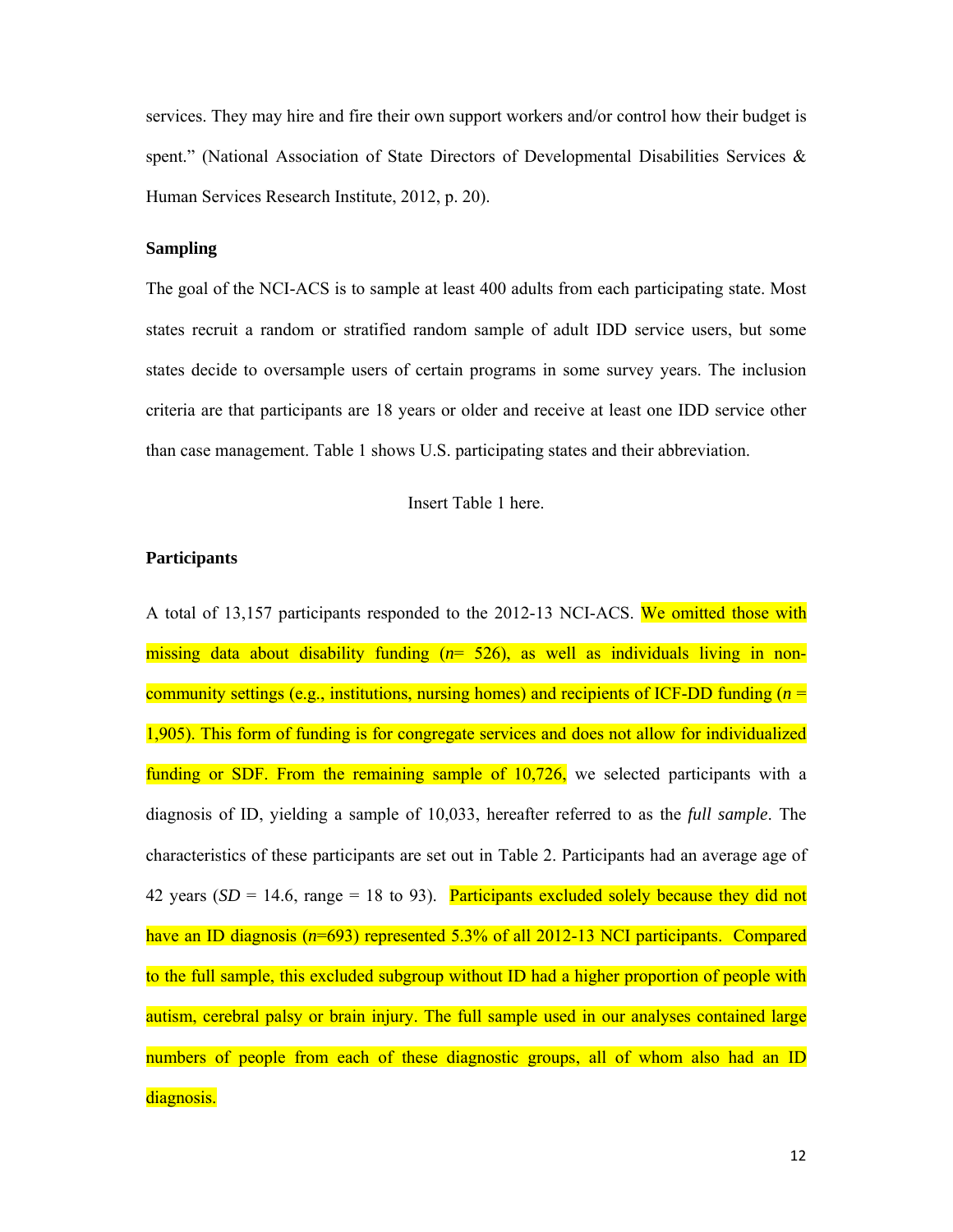#### **Analyses**

First, data from all participants with ID from all 26 states (*full sample*) were analyzed to determine the overall percentage of participants in this sample in receipt of SDF and to describe between-state variation in receipt of SDF to answer research question one.

Second, to answer research question two we explored the association between sociodemographic factors and receipt of SDF. We included the following demographic, diagnostic and residential variables in our analysis because they have in the past frequently shown an association with funding or outcomes: (a) gender, (b) age group, (c) level of intellectual disability, (e) verbal capacity, (f) autism diagnosis, (h) mental health diagnoses (i) extensive behavior support, (j) residence type, and (k) state (Hewitt, Stancliffe,  $\&$  Emerson, 2013; Stancliffe et al., 2011; Stancliffe, Lakin, Taub, Chiri, & Byun, 2009; Tichá, Hewitt, Nord, & Larson, 2013). DeCarlo et al.'s (2017) state-by-state analysis of SDF policy guided our selection regarding the levels of the residence type variable (i.e., independent home, family member or relative's home, group home with less than 4 residents, and other residence type).

We were concerned that state differences in policy and practice could confound our analyses of the association of socio-demographic factors and receipt of SDF. In order to address this possibility, we restricted the analyses to data from 11 states, selected because they each had a minimum of 40 participants who received SDF (*restricted sample*). This cut-off of 40 represents 10.0% of the recommended state NCI random sample size of 400 (Bradley  $\&$ Moseley, 2007). This strategy was intended to enable us to analyze data from states where there was reasonable availability of SDF, so that we could be more confident that the associations identified reflected factors related to SDF access, not merely service-system differences between states with little or no SDF and states with greater SDF availability. The

13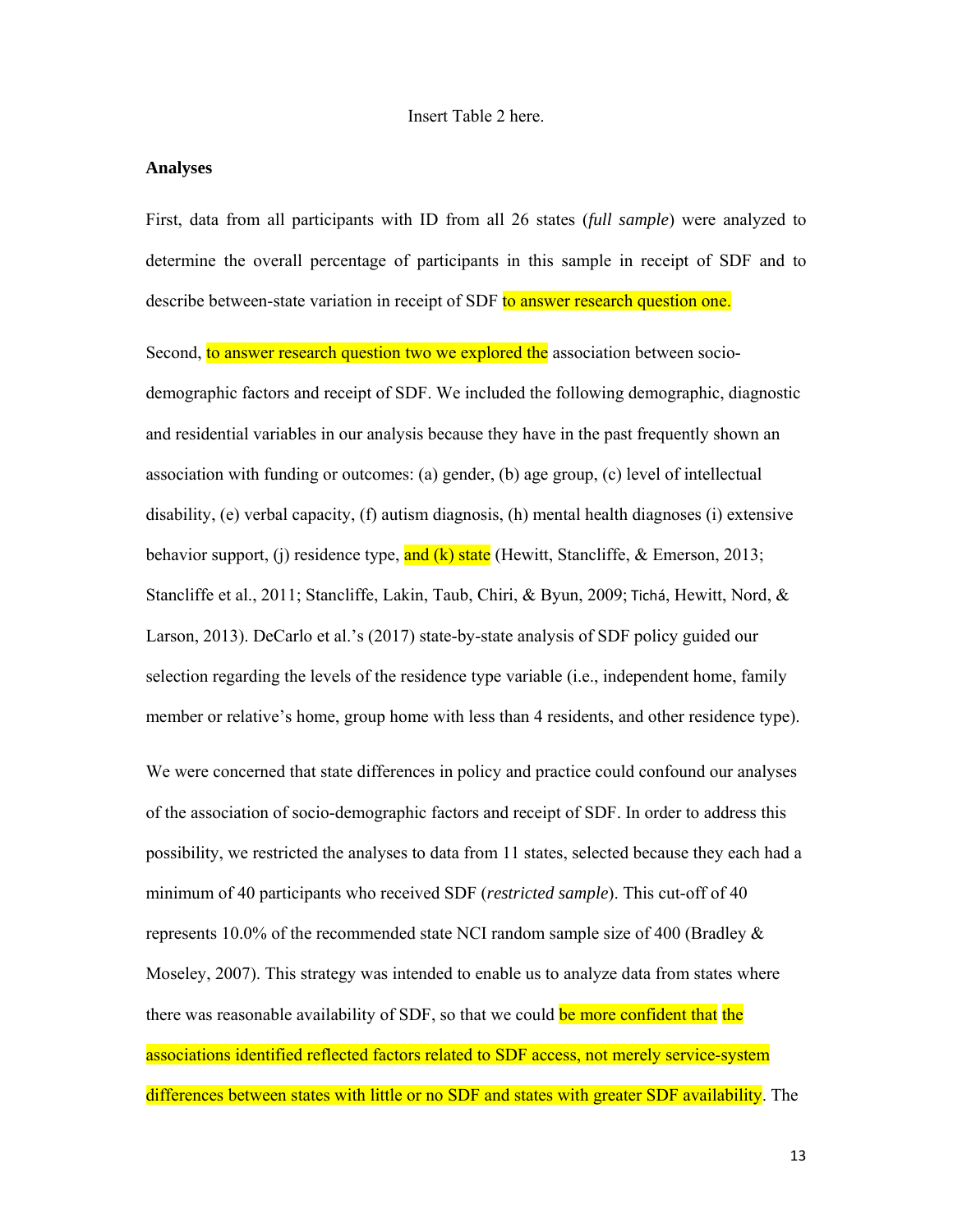15 omitted states only had 0 to 24 people on SDF and therefore did not meet the 10% requirement. These 11 states in the restricted sample included in the analyses (CT, FL, HI, IL, KY, NH, PA, TX, UT, VA and WI) had a total of 4,532 participants.

Further potential complication arose regarding the Wisconsin sample. The level of ID variable was missing for all 308 participants from Wisconsin, meaning that they were all omitted from any analysis involving the level of ID variable. In addition, the sampling technique used during the 2012-2013 NCI-ACS data collection in Wisconsin appears to have resulted in an oversampling of people who used funding programs with an SDF option.

Lastly, the entire New Hampshire sample had missing data on mental health diagnoses. This meant that all 360 participants from that state were excluded form analyses involving mental health diagnoses.

All analyses were performed using SPSS version 24. We used descriptive statistics to estimate the prevalence of SDF. The full sample was used to identify the total number of participants with ID in the 2012-13 NCI-ACS data who received SDF. We performed univariate analysis using Chi-square to identify the association between SDF and sociodemographic characteristics. Some of these factors, such as type of residence and age group, were associated with each other. Therefore, multivariate analysis using logistic regression was then performed to look at which variables remained associated with receiving SDF when potential confounding factors in univariate analysis were accounted for. These analyses were carried out with SDF as the dependent variable, and the following independent categorical variables: age group, level of ID, mental health diagnoses, verbal communication, autism diagnosis, residence type and state.

As a further check of the reliability of our findings, multiple imputation was then used because some variables, such as mental health diagnoses and level of ID, had large amounts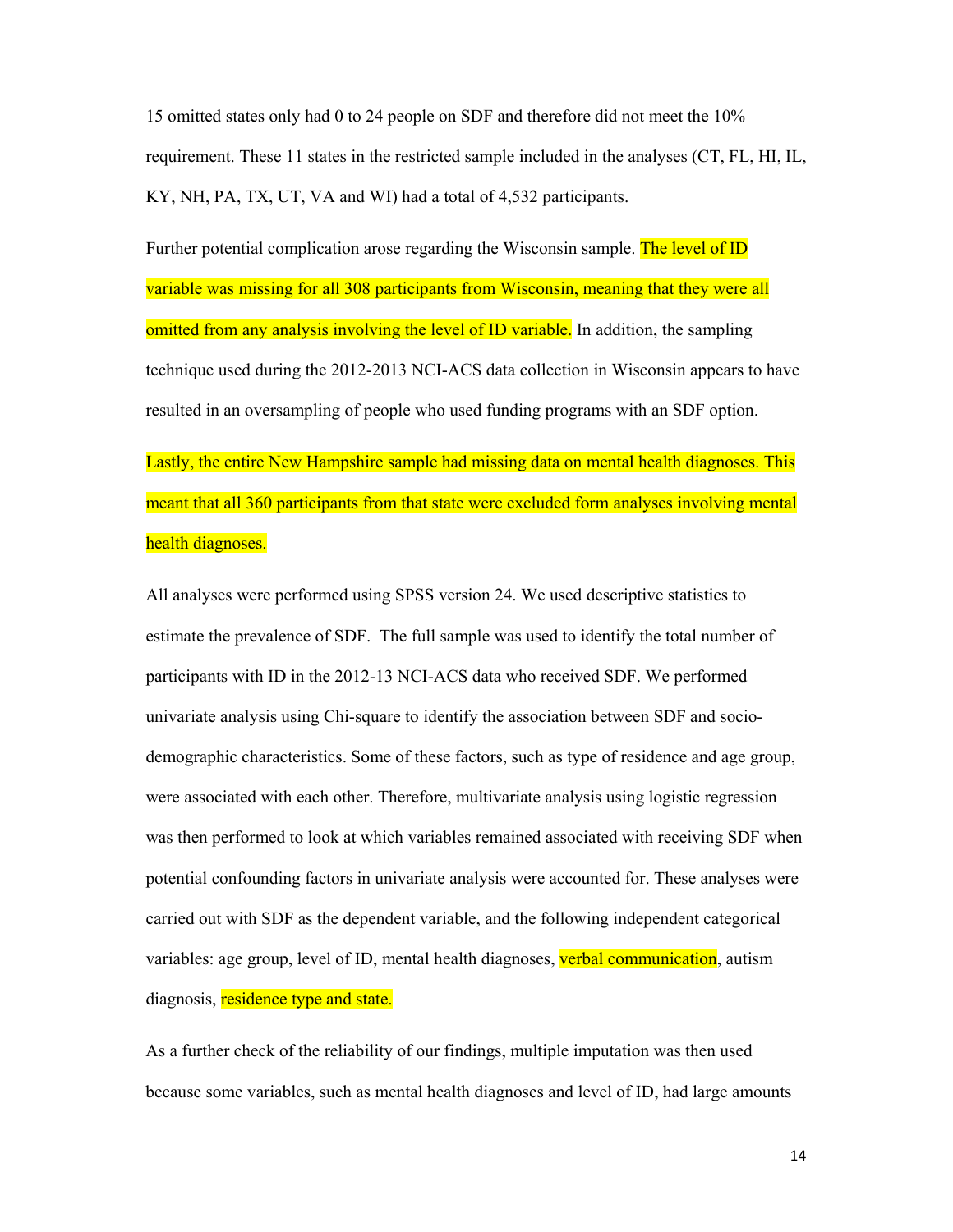of missing data. The missing data for age group, level of ID, mental health diagnoses, verbal communication, autism diagnosis and residence type were imputed by sorting cases by state, splitting file into separate states and then using the SPSS multiple imputation procedure to impute missing data values where possible. The imputed data were then used with separate logistic regression analyses for each state. We wanted to see if similar patterns were evident for significance level and odds ratio per state for each independent variable used as compared to the overall multivariate analysis findings for the restricted sample as a whole, that was analyzed without missing data imputation. Complete results are reported for the *restricted sample* and only important differences using other analysis techniques are reported in this paper.

#### **Results**

# **State variation in NCI-ACS Data**

There were marked differences between states as to the percentage of participants who used SDF. These differences are shown in Table 3.

# Insert Table 3 here.

As Table 3 shows, there was a wide range between states of access to SDF, ranging from 0.0% in Alabama and Indiana to 71.1% in Wisconsin. We compared the 26 states in the full sample using chi-square analysis and found that states varied significantly  $\chi^2$  (25) = 1836.56,  $p < .001$ ,  $N = 10,033$ . Findings without WI were similar  $(\chi^2(24) = 714.81, p < .001, N = 9725)$ . Wisconsin was clearly an outlier within these 26 states and this may be due to the NCI sampling technique used in 2012-13 in WI, which may have oversampled people who had access to SDF. The total for all states was 10,033 participants of whom 1,055 received SDF, which was 10.5% of the full sample  $(8.6\%$  without WI). The 11-state restricted sample had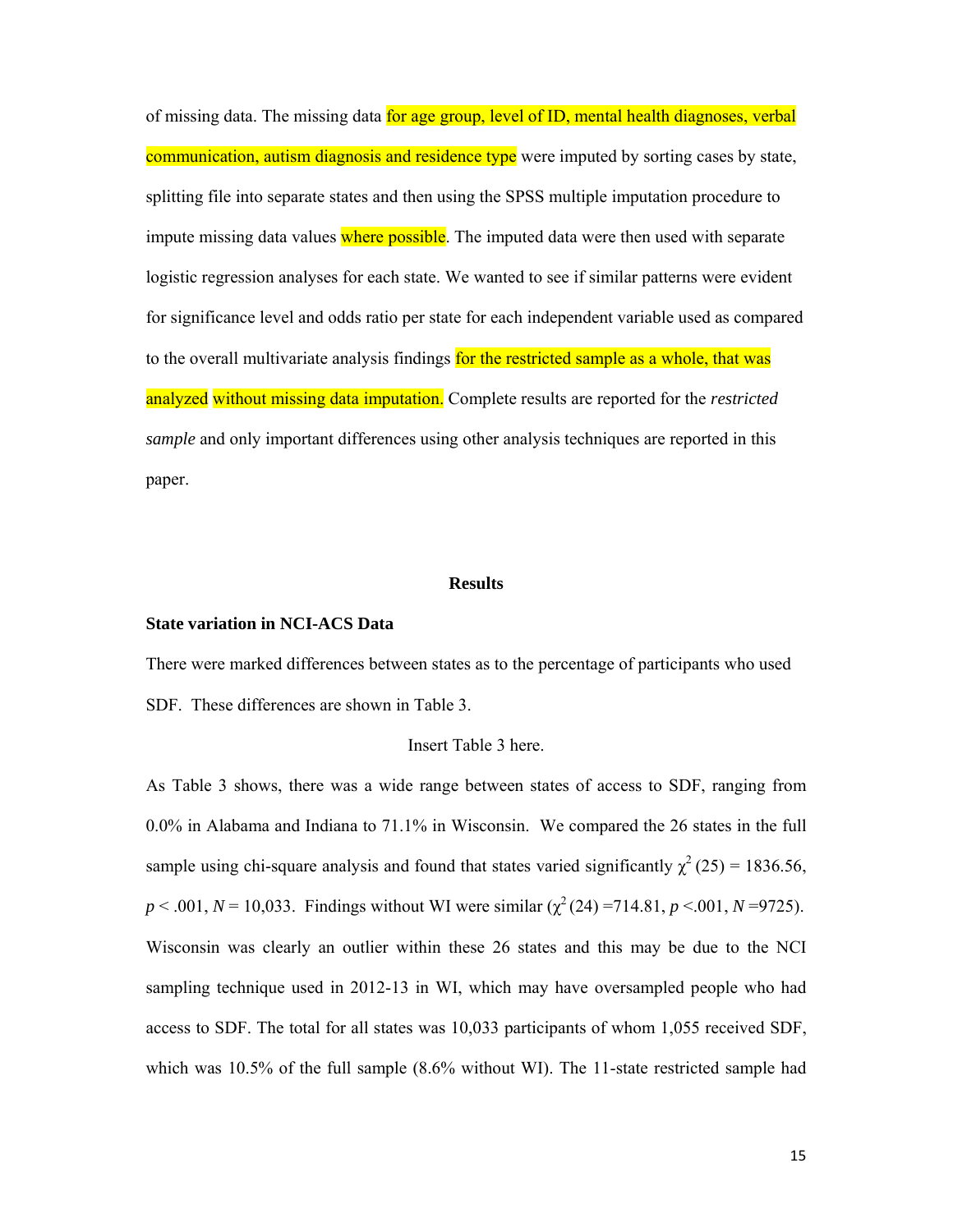20.0% of participants on SDF (16.2% without WI). The 15-state omitted sample had 2.5% of participants on SDF.

#### **State Policy and National Core Indicators Data Comparisons**

### **State comparisons (***Full Sample***)**

All states in our NCI-ACS sample were also represented in the DeCarlo et al. (2017) policy survey, thereby enabling us to cross check the SDF policy situation for each state. This information supported the integrity of the NCI-ACS data analyzed by confirming availability of SDF at a waiver (policy) level and helped to determine which independent variables would be used for our analyses, such as the specific types of residence examined.

Our between-state comparisons (see Table 3) showed that SDF participation rates were consistent with DeCarlo et al.'s policy results. Some states had few or no participants with SDF, while other states had much larger numbers with such funding. For example, the "Year State Started Self-Direction" according to the DeCarlo et al.'s (2017) policy data for Alabama and North Carolina was 2013, with 0.0% participants from NCI data using SDF in Alabama and 1.0% in North Carolina. These results appear to be reflective of the later onset of this type of funding and the year of NCI data being used for our analyses (2012-2013). Indiana was also reported as not having SDF in DeCarlo et al.'s (2017), consistent with 0.0% of Indiana participants we found using SDF in NCI-ACS data.

#### **State comparisons (***Restricted Sample***).**

All 11 states that had  $40+$  people using SDF in our restricted sample were also shown to have SDF in 2012-13 in the policy data (DeCarlo et al., 2017). The median year of SDF onset for these 11 states was 2001.

#### **Personal Characteristics, Living Situation and Self-Directed Funding**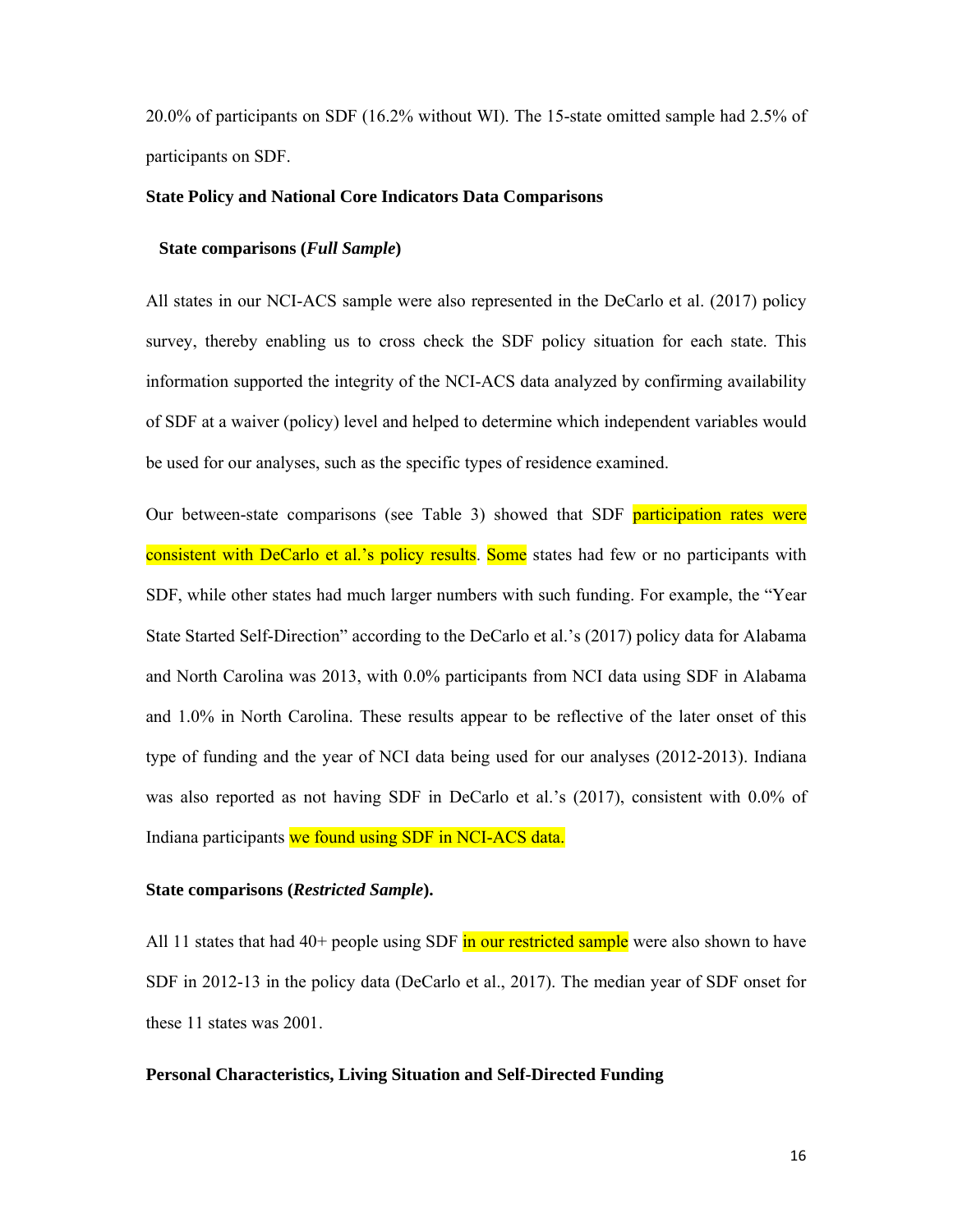DeCarlo et al.'s (2017) state policy data provided valuable guidance for selecting independent variables, particularly aspects of living situation, for our analyses of factors associated with access to SDF. Because there are multiple waiver funding provisions in states, some states have been listed in multiple categories below (e.g., Connecticut has multiple waivers pertaining to the criterion for "Own home or family members" or "Own home or family members' or group home < 4").

DeCarlo et al. (2017) reported that SDF eligibility stipulations ranged from more stringent to less stringent. Among the 11-state restricted sample, living in "Own home or family members'" was an eligibility criterion in 6 states (Connecticut, Hawaii, Illinois, Pennsylvania, Texas and Wisconsin), "Own home or family members' or group home < 4" in 3 states (Connecticut, Kentucky and Utah), "Own home, family members or group home" in 1 state (Virginia), "All individuals with the exception of congregate service or services incompatible with self-directed funding" in 1 State (New Hampshire), all participants in 2 states (Kentucky and Wisconsin) and no SDF residency restrictions were stated or no data on this issue was available for 3 states (Florida, New Hampshire and Texas) in DeCarlo et al. (2017).

*Univariate analyses – restricted sample.* Chi-square tests were used to examine univariate associations between SDF and the variables listed in the first column of Table 4. Table 4 shows univariate analyses of SDF for the restricted sample.

#### Insert Table 4 here.

Table 4 shows significant associations between SDF access and the following variables: age group, level of ID, mental health diagnoses, verbal communication, autism diagnosis, and residence type.

*Multivariate analysis – restricted sample.* Table 5 shows the results for logistic regression (multivariate analysis) of SDF using the restricted sample. Because of the systematically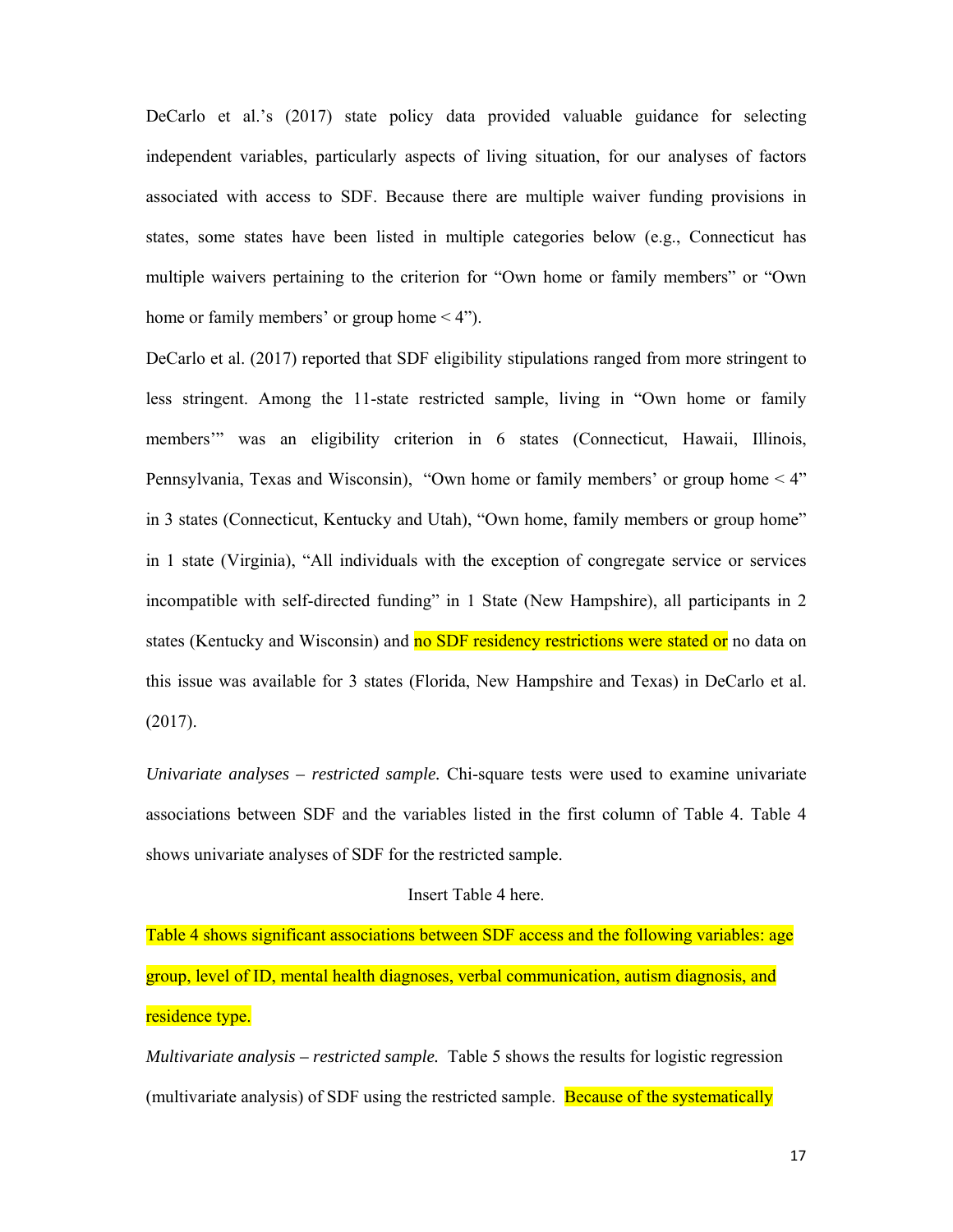# missing data on level of ID (WI) and mental health diagnoses (NH), this analysis only involved 9 of the 11 states from the restricted sample.

# Insert Table 5 here.

Table 5 shows that the likelihood of a person receiving SDF was significantly related to various characteristics of the sample  $\chi^2(21) = 623.00, p \lt 0.001$ . Nagelkerke *R* Square value = .288. People from older age groups were less likely to have access to SDF (even after factoring in living situation). Individuals who live in a parent or relative's home or in an independent home were more likely to have SDF, with the size of the odds ratio (OR) in both cases indicating that these were strong effects. Participants who are non-verbal or have an autism diagnoses were more likely to access SDF. **Individuals living in five states (CT, HI,** IL, UT, VA) were significantly more likely to access SDF than those living in the reference state (PA). Mental health diagnoses and level of ID were not significant predictors when other variables were accounted for using multivariate analysis.

Logistic regression was repeated using multiple imputation to impute missing data and the findings were no different. These results are not presented here but can be requested from the first author.

Some factors that were significant in multivariate analysis of aggregated data did not show up as significant in state-by-state multivariate analyses within individual states. For example, Residence Type (living with family or relative) remained significant for all states except Texas. Texas has multiple waiver programs including community living assistance, consumer-managed personal attendant services and HCBS services. More information is needed to understand why Texas differed from other states. The individual state regression findings were generally consistent with the overall results from the aggregated analysis of the restricted sample. We interpret this consistency to show that the overall results were due to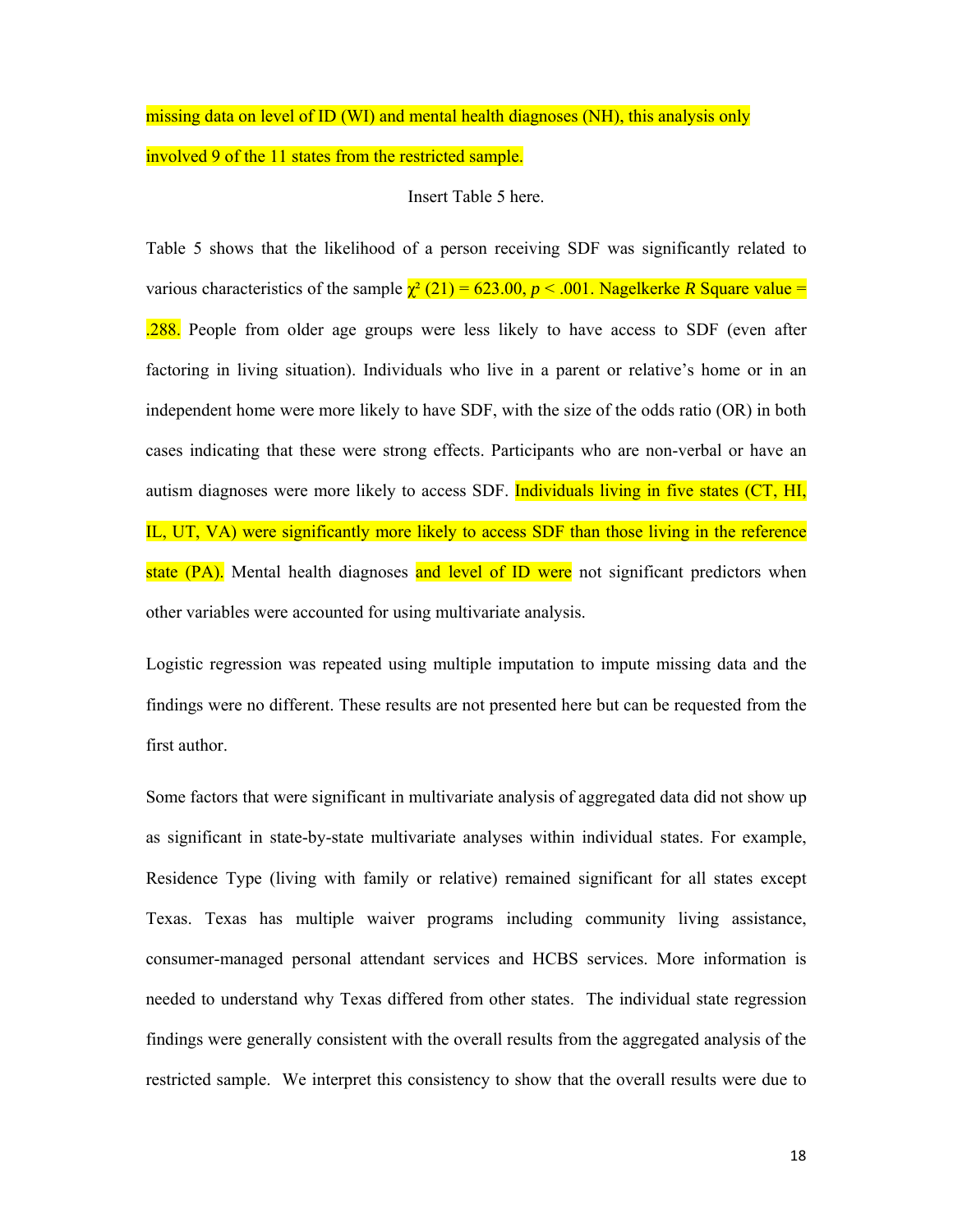similar patterns of association across multiple states, and not to a small number of numerically dominant states overshadowing smaller states.

#### **Discussion**

We analyzed an NCI-ACS random sample of 10,033 adults with ID who used disability services in 26 U.S. states in 2012-13. Of these, 10.5% received SDF. The restricted sample  $(N = 4,532, 11$  states) had 20.0% of participants on SDF. The two most important factors that predicted use of SDF were the state the person lives in and residence type (especially living in a parent or relative's home or living independently). Our findings align with Friedman's (2018) result of 12.1% of participants of all ages having a goal for SDF across 46 states and Washington DC in 2015. As Lakhani et al. (2018) suggested, enhanced policy, for greater choice and control, and specific adjustments to supports provided are important issues for engagement in SDF. Our findings suggest that such reforms need to start at the fundamental stage of who currently has access to SDF.

#### **Self-directed Funding Policy**

Our overall findings were mostly consistent with the results of a recent state-by-state analysis of SDF policy (DeCarlo et al., 2017), which reported that many states restrict eligibility for SDF by living situation, with only those living with family, in their own home, or in very small group homes having access to SDF. The frequent use of these eligibility restrictions effectively limits SDF access to those who already live in more individualized settings.

Our findings were also consistent with published data on the availability of SDF in each state, with substantial agreement with findings from both DeCarlo et al. (2017) and Friedman (2018), thus providing independent evidence of the validity of our findings. For example, according to DeCarlo et al. (2017), Alabama did not have SDF until 2013, which accounts for the lack of access to SDF in that state in our findings for 2012-13 (see Table 3). Friedman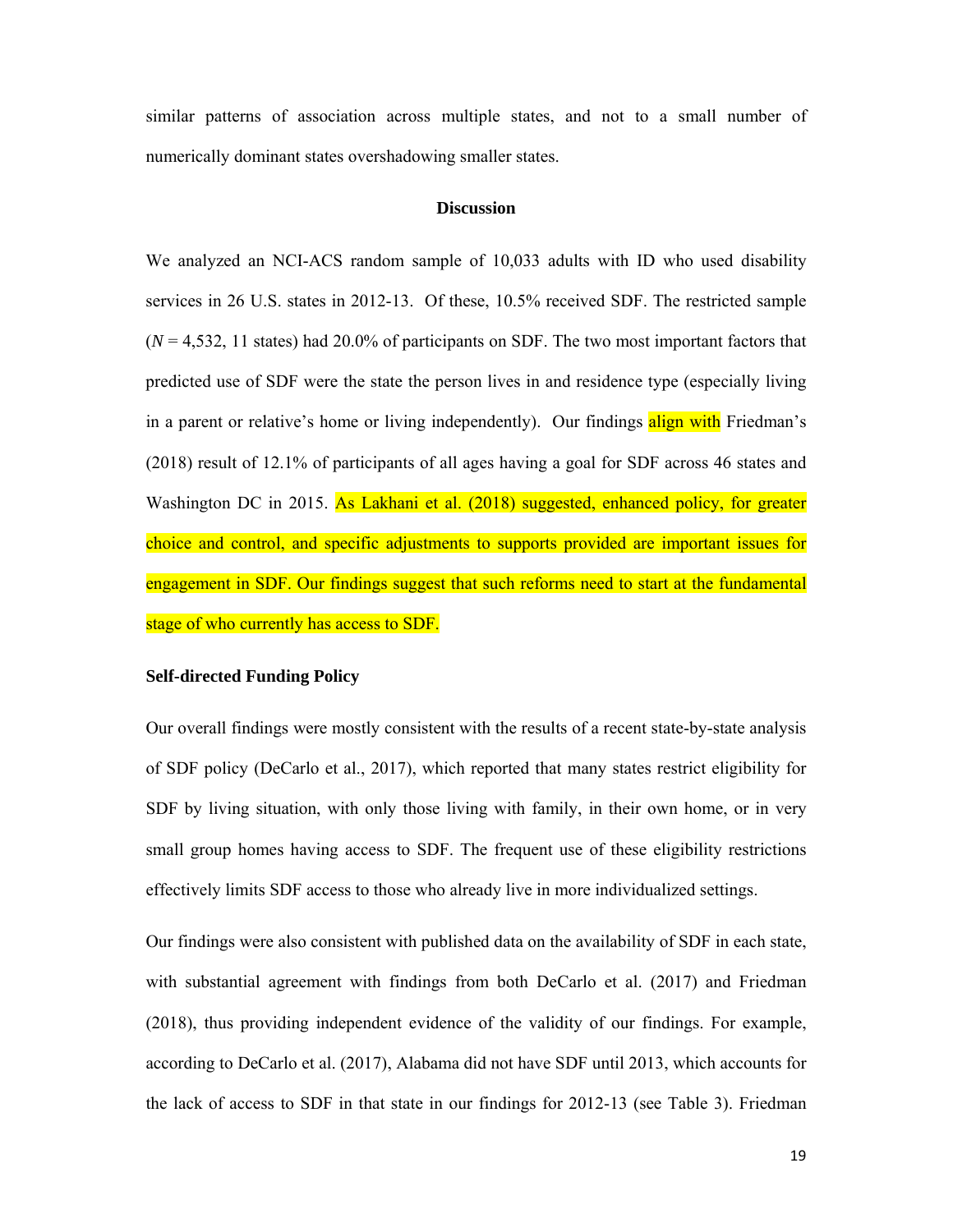(2018) indicated no goals for self-direction in Indiana (i.e., projected number of waiver participants who elected self-direction), which aligns with our finding of no Indiana participants using SDF and accords with DeCarlo's et al.'s (2017) data. However, agreement was not perfect, in that our research found low levels of SDF in Mississippi (4.4%) and Arkansas (7.8%) whereas DeCarlo et.al. (2017) and Friedman (2018) reported no waivers with SDF options in these states. Given that Table 2 shows that 9.2% of participants used non-HCBS funding, it is possible that these two states used non-HCBS state funding for SDF, but the specific reasons for this modest discrepancy are currently unknown.

All 26 of the states we analyzed were represented in DeCarlo et al. (2017) and 24 of these states were included in Friedman's (2018) publication. Minor variations in findings arose from methodological differences. For example, Florida had SDF in our study (15.7%, see Table 3) and in DeCarlo et al.  $(2017)$  due to a 1915(j) waiver, but was not reported to have SDF by Friedman (2018) because she only considered the 1915(c) waiver.

#### **State Variation**

Using the 26-state *full sample* to answer research question 1, between-state comparisons showed that the state of residence was a clear determinant of access to SDF (range 0.0% - 71.1%, Table 3). As noted, states that had zero participants on SDF using NCI data also had no self-direction policies or had not taken up this funding by the year of NCI-ACS analysis (2012-2013) as shown in the state-by-state policy data (DeCarlo et al., 2017). These states were also reported by Friedman (2018) as having zero or below 1% of waiver participants with goals for SDF. By contrast, states with well-developed SDF policies and longestablished self-direction, had a much higher level of SDF in our NCI data. As Moseley (2005) suggested, there have been state-by-state differences in the past regarding availability of SDF and according to the current research study, this variability remains.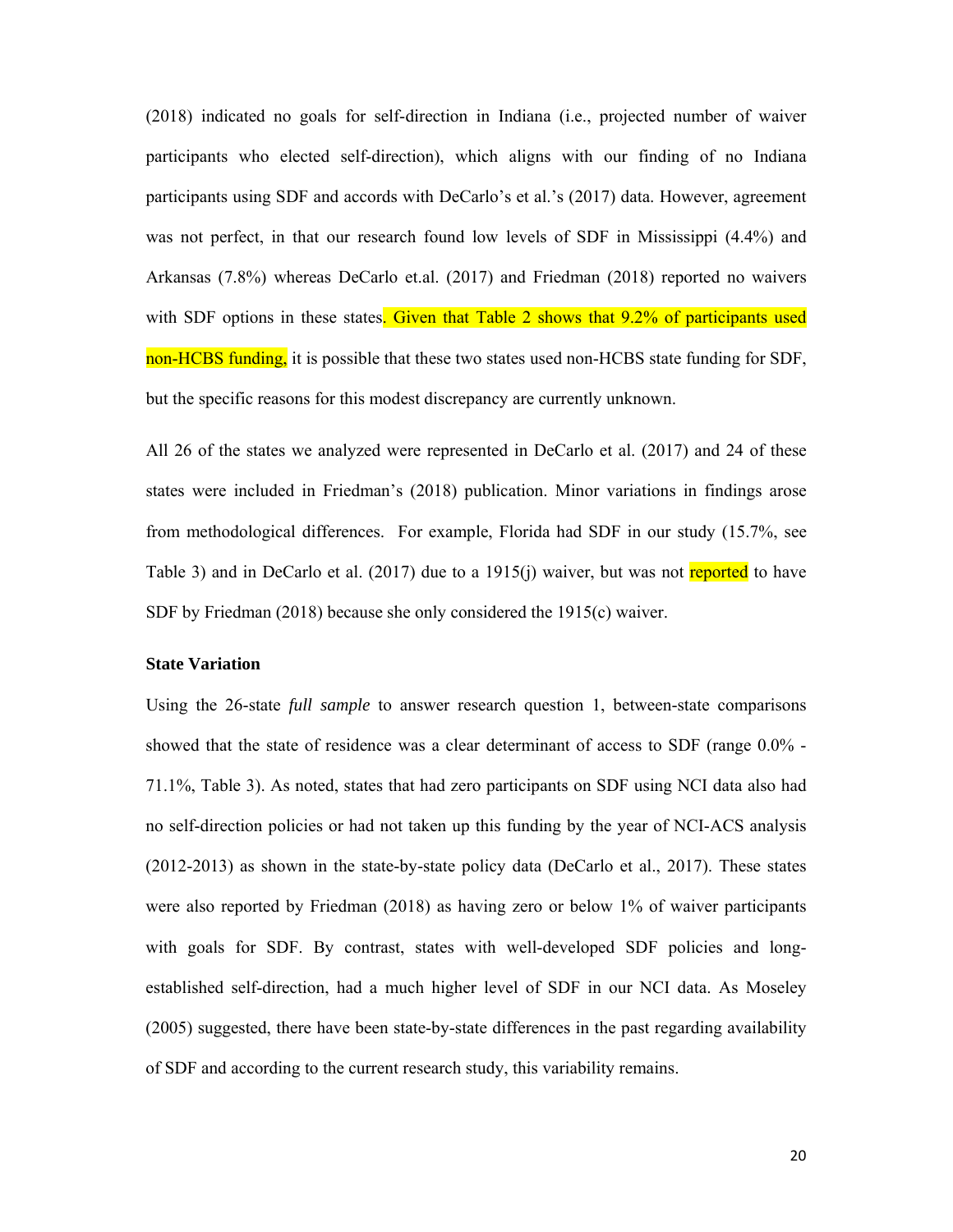#### **Variables Associated with Access to Self-Directed Funding**

To address research question 2 personal characteristics, living situation and access to SDF, we analyzed a *restricted sample* of 11 states that each had reasonable numbers (40+) of SDF recipients. Chi square statistics (univariate analysis) and logistic regression (multivariate analysis) were used to determine factors associated with access to SDF. There were clear differences, especially in relation to living situation and age group. People living with family, in an independent home and younger people were more likely to be using SDF. Individuals with an autism diagnosis or who were non-verbal were also significantly more likely to receive SDF.

#### **Living Situation**

Even when people live in states with SDF, there are still access limitations evident due to funding limits, caps on participant numbers (Walker et al., 2009), or where state waiver funding policy stipulates eligibility prerequisites, such as the requirement to live in a particular type of setting (DeCarlo et al., 2017). We found that people living in an independent home ( $OR = 10.23$ ) or with family ( $OR = 17.85$ ) were significantly more likely to access SDF. According to DeCarlo et al. (2017), living in a group home with less than four people was a criterion for access to SDF in some state waivers, but our research showed that people living in group homes with fewer than four people  $(OR = 1.50)$  was *not* significantly associated with access to SDF. This finding underlines the importance of empirical evaluation of policy implementation, rather than simply assuming that the SDF reality will always match the policy intention. However, it is also important to note that DeCarlo et al. (2017) reported that only 5 of these 11 states in our restricted sample explicitly allowed SDF in waivers for recipients living in small group homes. Furthermore, we did not look at people in institutions accessing SDF because HCBS waiver funding is only available for community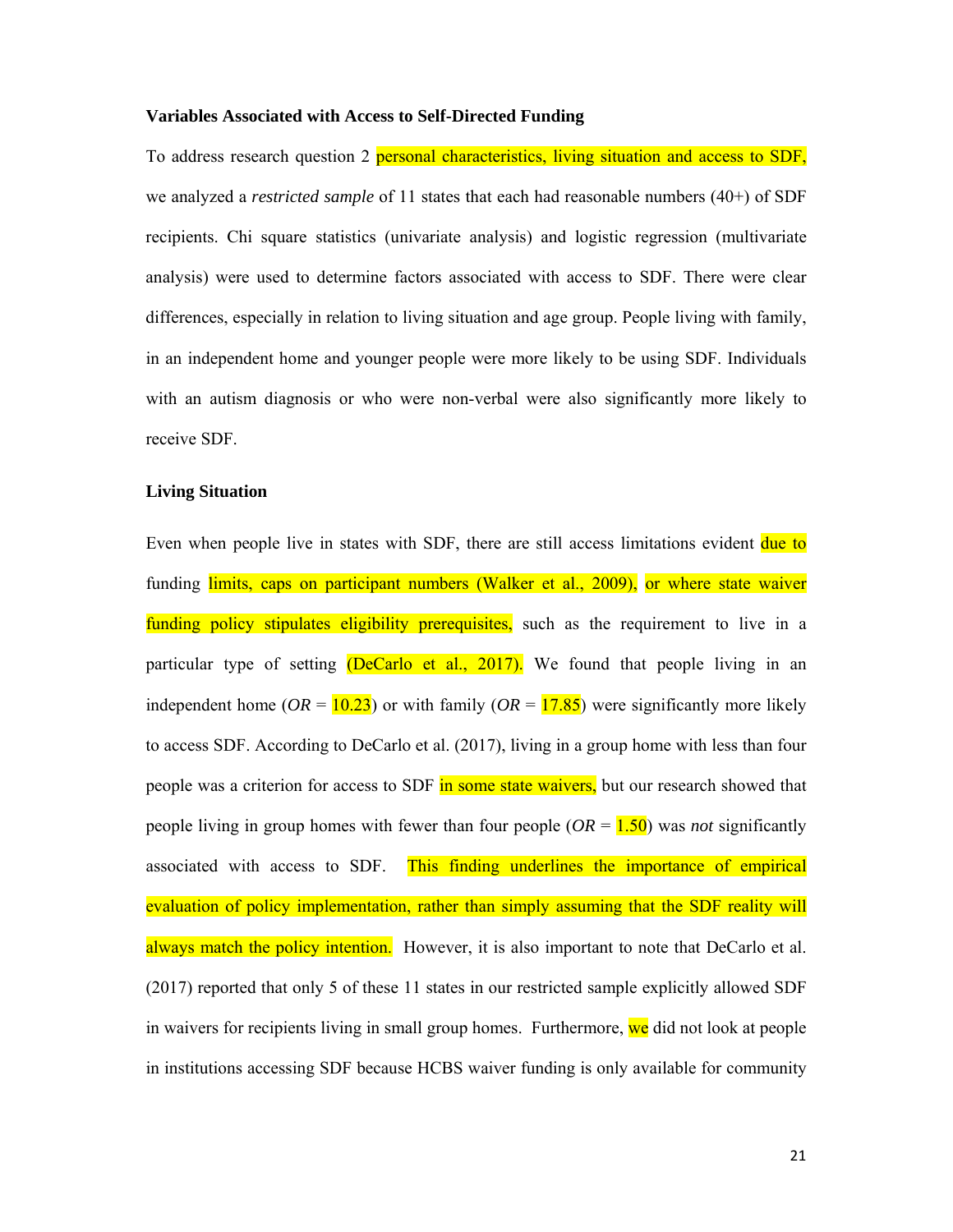living. Therefore, people who are in the least individualized settings, institutions, are locked out of access to SDF.

### **Age**

As service provisions change and the expectations of people with intellectual disability increase, the number of people living independently or with family is growing (Larson et al., 2018). Younger adults were more likely to live with family, and both younger age group and living with family were significant factors in increased access to SDF. Because SDF has only been available in recent years (DeCarlo et al., 2017), older individuals who entered the service system prior to SDF availability would not have had this option available to choose from at that time. It is probable that many older people continued to use the congregate service and funding they first joined and have not been given the option to transfer to an SDF alternative.

#### **Disability**

Several personal characteristics were found to be significantly related to SDF under multivariate analysis. However, the effect size in each case was relatively small compared to residence type, and the reasons for the directions of some effects were unclear. These results are **examined** below.

 **Autism diagnosis.** According to Hewitt et al. (2012), there is a disproportionate number of younger adult IDD service users with autism compared to older service users with this diagnosis. The current study found people who have an autism diagnosis were more likely to access SDF, even after age had been controlled in our multivariate analysis. Looking at results from DeCarlo et al. (2017), seven out of eleven states in our study's restricted sample had waivers which allowed people to access SDF due to autism diagnoses, although some participants may also have had a co-occurring ID diagnosis which allowed them to access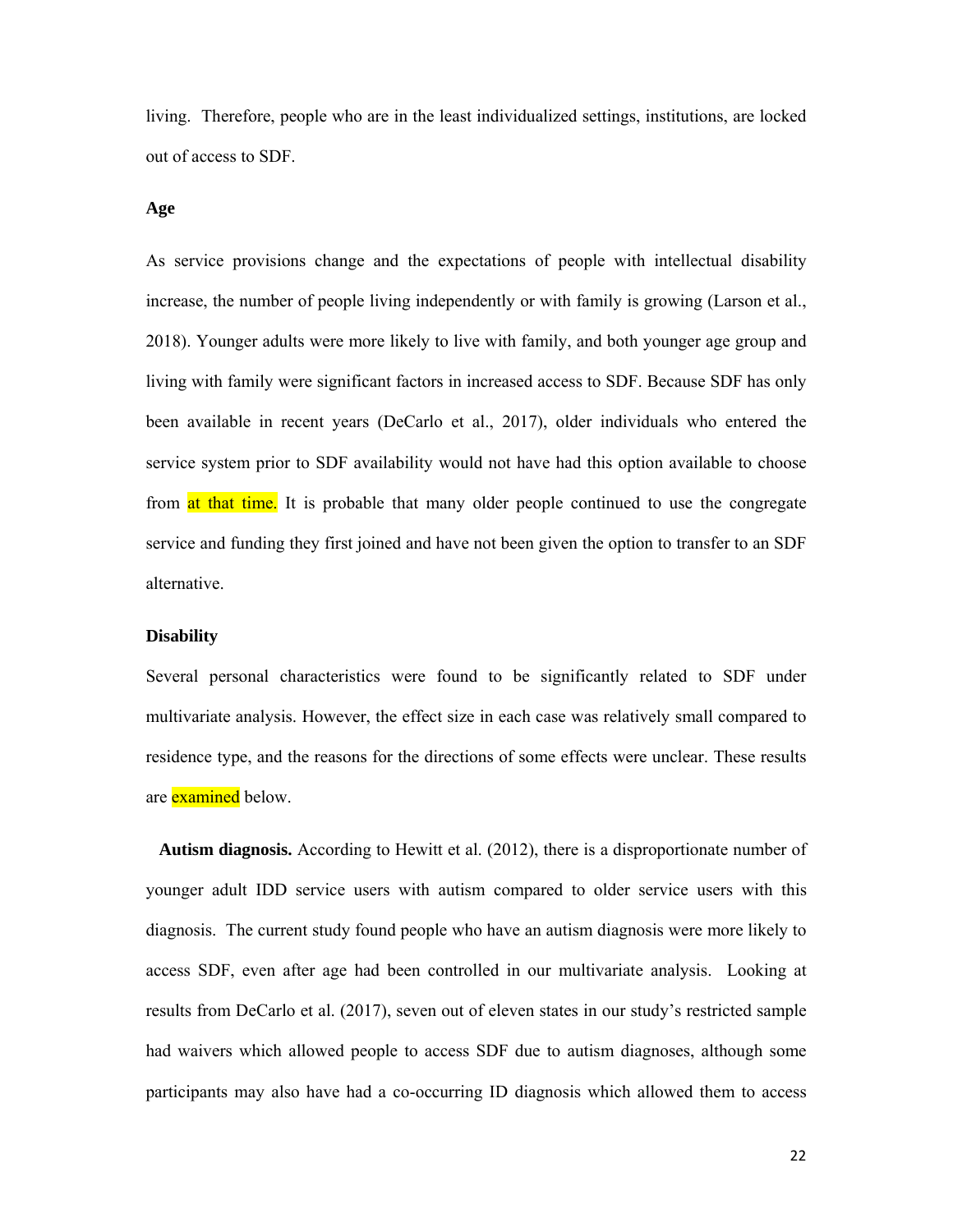waiver funding. The relatively recent development of autism-specific waivers (Hall-Lande, Hewitt, & Moseley, 2011) could mean that these waivers are also more likely to include and emphasize SDF.

 **Verbal capacity.** People who were non-verbal were more likely to obtain SDF. The reasons for this finding are unclear. One possible factor is their greater need for advocacy and support from family members to request and access SDF.

More research is needed to understand why these demographic impacts were found, together with further investigation into self-direction policy and practice to highlight how access and supports impact SDF allocation.

# **State**

State was included in the multiple regression analysis partly as a control variable, to demonstrate that other factors remained significantly associated with SDF even when state differences were controlled statistically. However, the clear pattern of significant difference between states showed that, even among the restricted sample of states selected for their relatively high prevalence of SDF, important between-state differences in SDF access remained.

# **Strengths and limitations**

Strengths of our study include its large sample size and capacity for state-by-state comparisons. A further strength is that our data reported *actual* usage of SDF by individual IDD service users, thereby complementing the SDF policy analysis reported by DeCarlo et al. (2017) and the *projected* number of SDF recipients identified by Friedman (2018). Because our major analyses were completed using the restricted sample of 11 states that each had 40 or more SDF recipients, caution is needed relating these findings to states that have few or no people using SDF.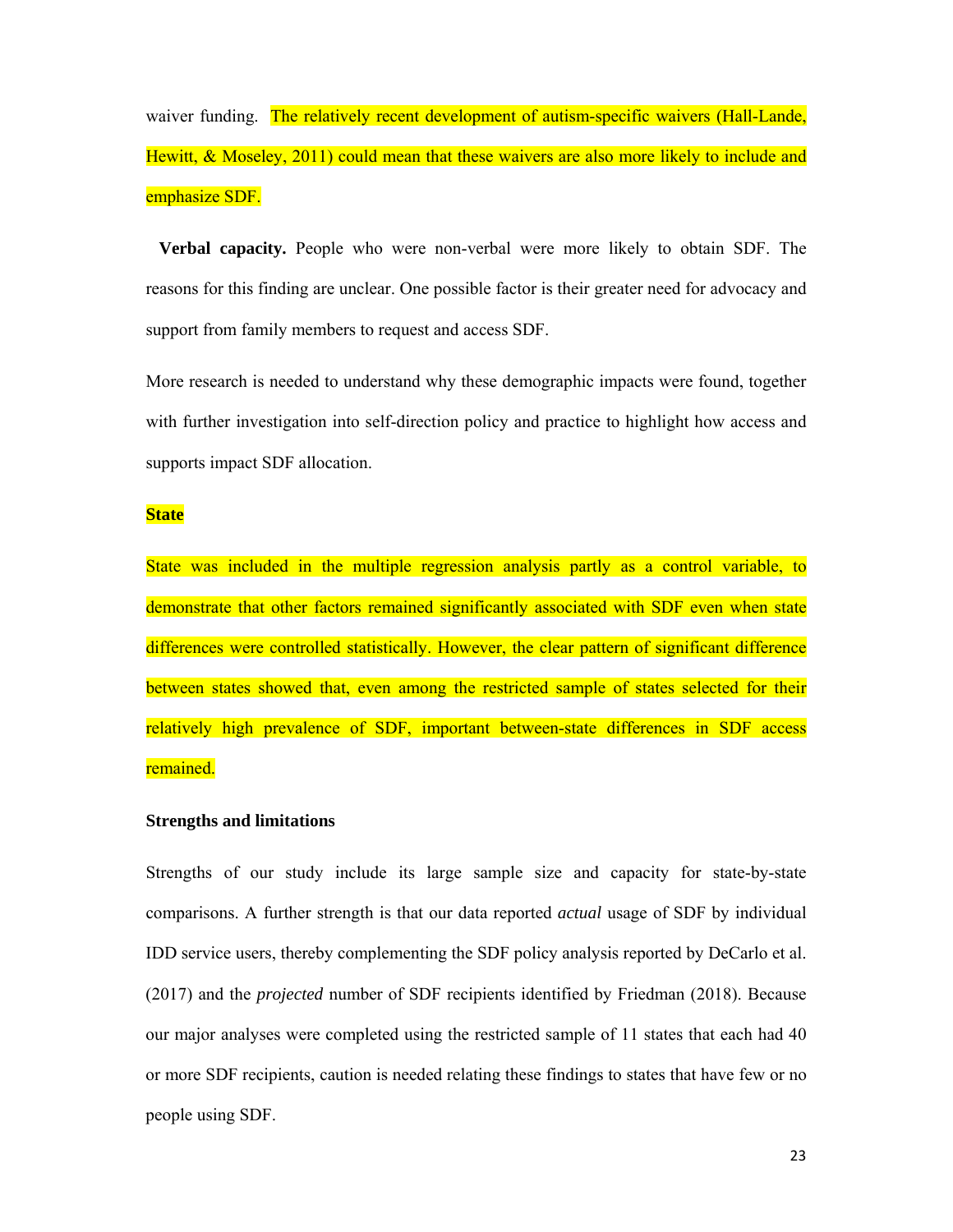We found that participants living with family were clearly more likely to access SDF. Because all NCI-ACS participants were 18 years or older, our study reported no data on the proportion of individuals who already had SDF before age 18, when presumably the vast majority were still living with family (Larson et al., 2018).

Only limited information was available about state-by-state variations in NCI-ACS sampling, so it is possible that the data for some states, notably Wisconsin, may not have been fully representative of the state's overall IDD adult service system.

In the current study, being identified as an SDF recipient could mean that the participant had the opportunity to do one or more of the following: manage all or part of their funding, hire and fire their own staff (employer authority), and control their own budget (budget authority). We reported no data on these issues, so the degree of such control exercised by participants is unknown.

Crisp et al.  $(2010)$  identified that the 1915(c) waiver was amended to represent acceptable variations in SDF including allocation in the entire state or specific areas or regions. No information was available to identify these within-state differences. We had no data on the actual dollar amount of SDF compared to other waiver funding. Such expenditure data may assist in identification of further inequities of allocation, especially given the emphasis by state administrators on cost savings with SDF (Bogenschutz et al., 2019).

### **Implications for Policy and Practice**

SDF was nonexistent in some states and its very limited availability in several other states effectively prevented service users in those states from accessing SDF. Whereas SDF is currently optional for states (Friedman, 2018), one policy response to increase access to SDF could be a federal mandate requiring *all* states to offer SDF.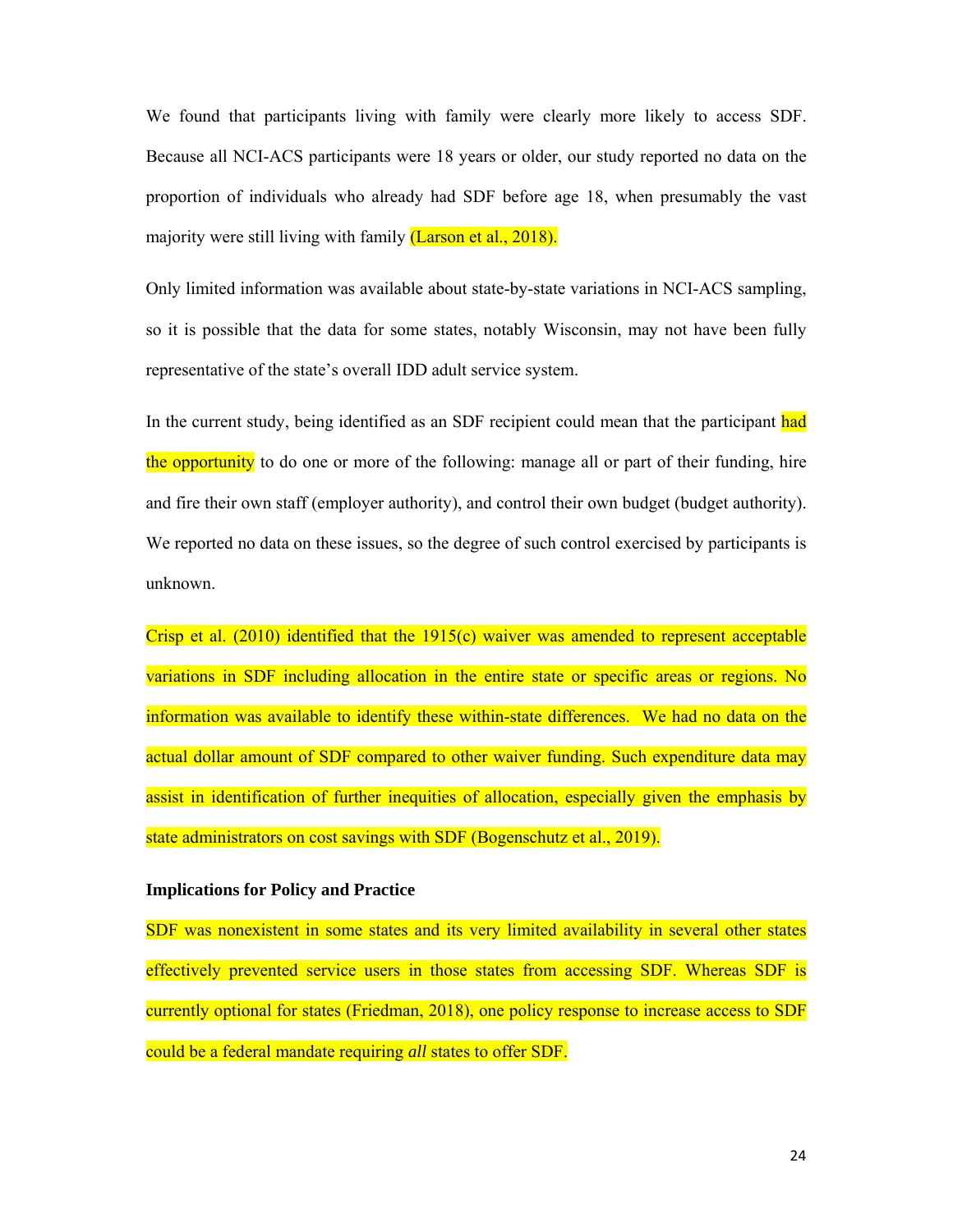We found that people who live with family or live in independent settings were more likely to access SDF. SDF can be managed by an individual, a family member or representative, and these living situations may involve people (i.e., service users or family members) perceived as more able to self-manage funding. In addition, these living arrangements are highly individualized, a situation that is administratively more convenient for individualized funding such as SDF. Furthermore, this finding is consistent with policies in many states (DeCarlo et al., 2017), which restrict eligibility for SDF to those who already live in individualized settings. In short, this aspect of SDF policy appears to be operating as intended by policy makers, with SDF being far more readily available to those living with family or in independent settings. The question arises, is this an appropriate policy? These living arrangements are associated with positive outcomes, such as greater wellbeing and better choice of living companions (Stancliffe et al. 2009; 2011). However, living with family and independent living are both much lower cost than options like group homes (Larson et al., 2018). Given the emphasis on cost savings with SDF by state administrators (Bogenschutz et al., 2019), the SDF policy rationale is complex. Perhaps these considerations could form a virtuous circle involving better outcomes and lower cost, if people in congregate settings could access SDF and use it to transition to a more individualized living situation (discussed further below).

However, it is evident from our findings that living situations such as group homes have a very low percentage of people using SDF, with barriers in both policy and practice that prevent individuals from accessing such funding. The likely effect is that people are locked into congregate living arrangements and excluded from SDF options. Targeted approaches to address these barriers are required, such as giving SDF access to people currently living in congregate settings. Policy change must be accompanied appropriate support to enable individuals to navigate complex administrative processes and to use SDF to move to more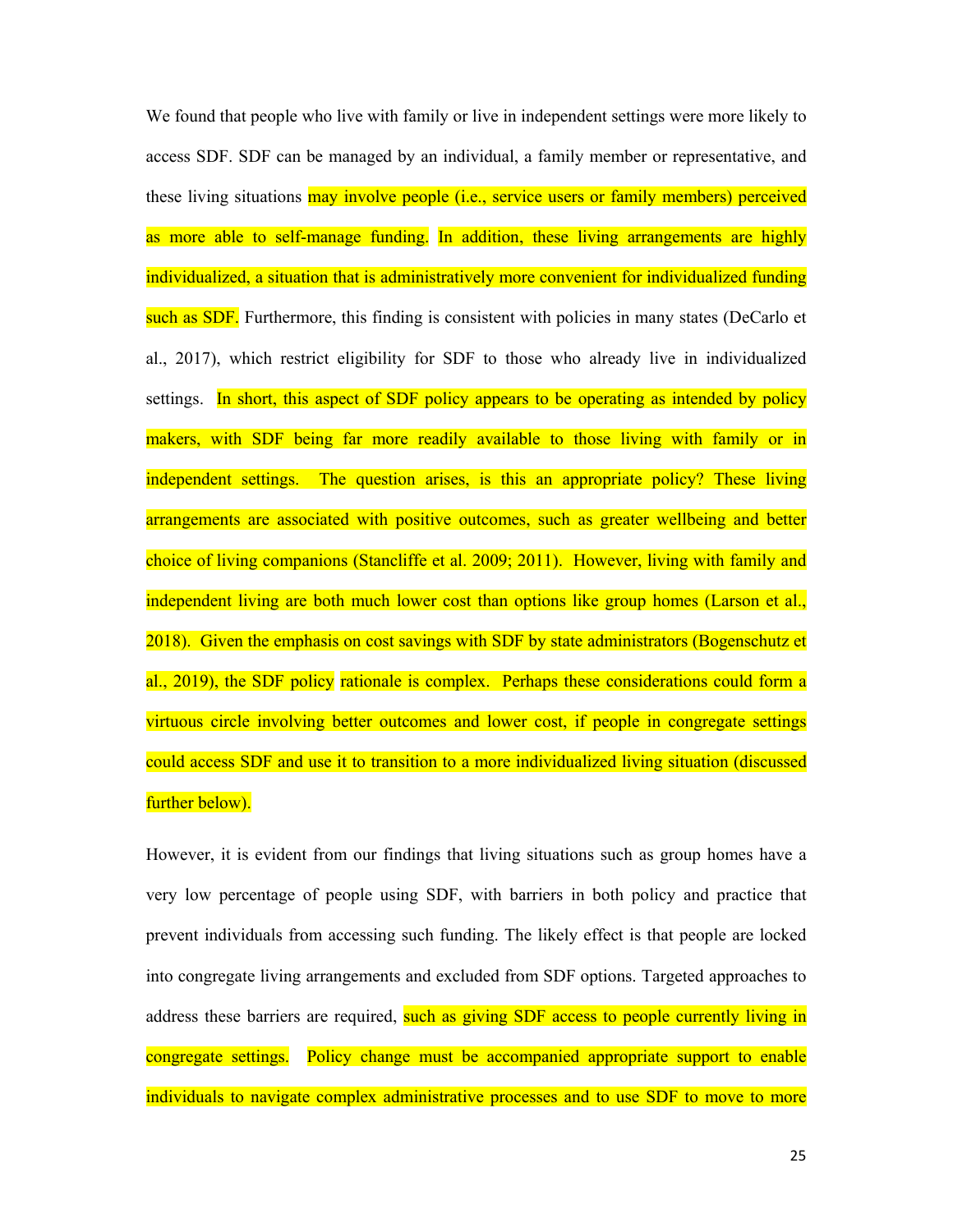individualized living arrangements if desired. Such arrangements may already be (partly) in place in certain states and could be replicated or adapted in other states. For example, DeCarlo et al. (2017) found that waivers in some states had no SDF-access restrictions based on living situations and SDF was open to *all* participants who chose it. It was notable that states such as Wisconsin, which had very high SDF participation rates in our study, had multiple waivers with no restrictions on living situation (DeCarlo et al., 2017).

According to Priestley et al. (2007), in Australia disability staff were more likely to support SDF if they were informed about, understood and had previous involvement with such funding. Therefore, further education regarding funding, availability and benefits is recommended.

# **Further Research**

Future research should focus on whether recipients of SDF experience better quality of life outcomes. The findings from this study can help identify appropriate variables to control when analyzing quality of life outcomes for individuals with ID who do and do not have access to SDF, such as age, living situation and the state the person resides in.

The number of people accessing SDF in the U.S., UK and Australia is increasing and the demand for access to this funding is growing. Because different priorities, policies and practices operate in different state, federal and international jurisdictions, further investigation of the similarities and differences between each country's approach and each jurisdiction's strategy will assist in understanding how policies such as Australia's countrywide individualization of funding for people with permanent disabilities compare to differing availability in the U.S. and U.K. in regard to SDF.

As shown by DeCarlo et al. (2017), there are differences in what SDF means in different states. For example, waivers in some state jurisdictions include budget authority, employer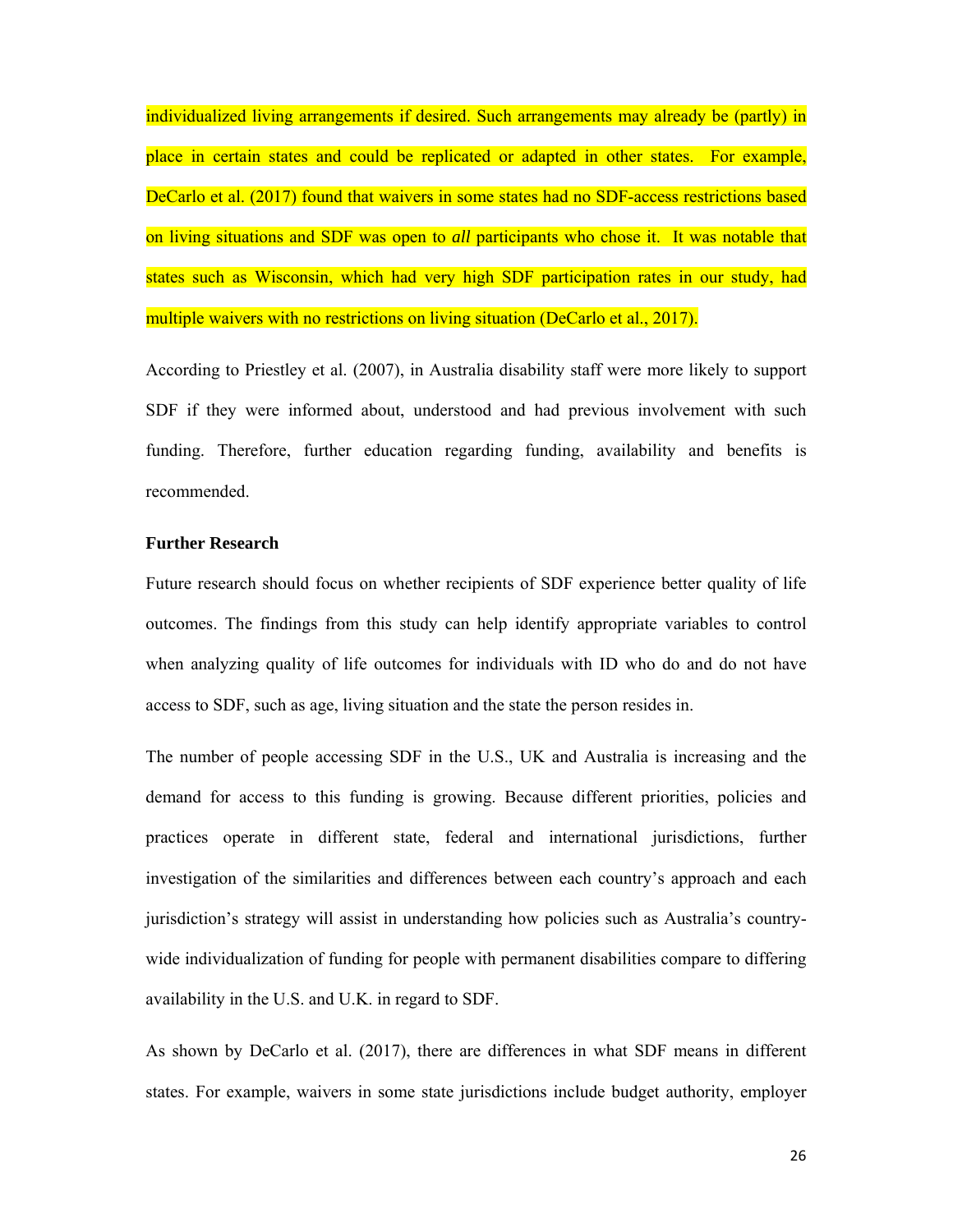authority or the option to employ family members, whereas other waivers do not. To better understand the nature and extent of self-direction, it would be valuable for future research to include specific details regarding if individuals are hiring their own staff, planning their own supports, accessing case management, plan management, support coordination, advocacy, and fiscal intermediary supports. It is also important to examine whether the participant's family member is assisting with self-direction as a paid or unpaid support. Furthermore, looking at the impact of each of these variables on the quality of life outcomes experienced by individuals who use SDF would assist in understanding best-practice funding supports.

Finally, a key issue is distinguishing between the effects of targeted provision of SDF and inequities in access among people within the targeted groups. For example, factors such as family education and income levels, race and ethnicity, and urban versus rural location could be investigated to determine whether these variables are related to access to SDF.

# **Conclusion**

The limited available research suggests that self-direction enhances control for individuals with ID (Glendinning et al., 2008), which arguably assists people to **obtain desired quality of** life outcomes by designing the life they choose, with the supports they want and need. Our findings were mostly consistent with state SDF policy (DeCarlo et al., 2017), with the important exception that, contrary to SDF eligibility policy in a number of states, living in a small group home was not significantly related to accessing SDF. Going beyond state policy on whether SDF is available, we quantified the availability of SDF in the U.S. to adults with ID and showed it is limited (only 10.5% accessed SDF), uneven, with state-by-state differences in allocation, and access restrictions, which largely limit this funding to younger adults, already in individual or family settings. U.S. SDF policies and practices need to be reformed to enhance equity of opportunity so all people with ID can choose to access SDF.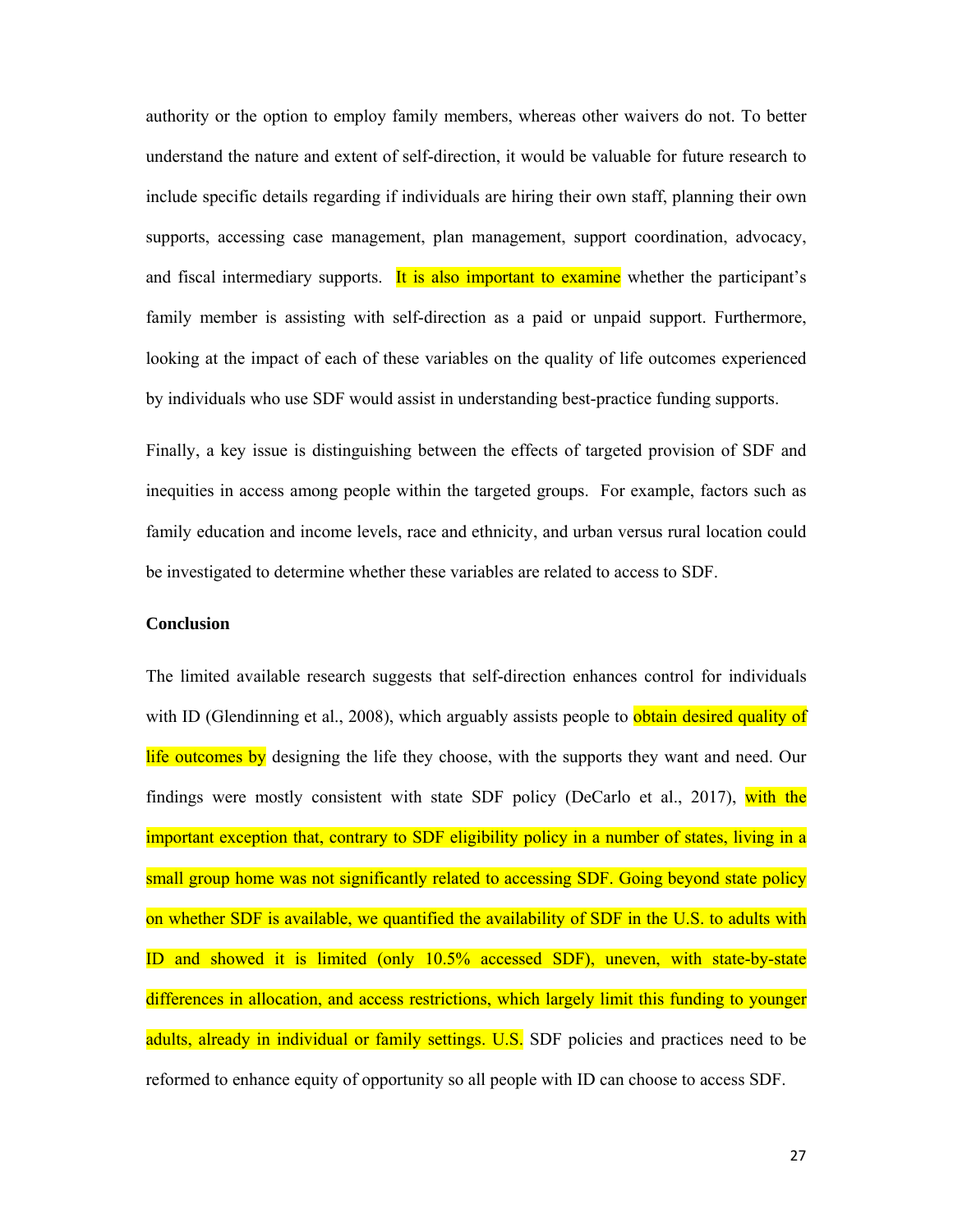#### **References**

- Bogenschutz, M. D., DeCarlo, M., Hall-Lande, J., & Hewitt, A. (2019). Fiscal stewardship, choice, and control: the context of self-directed services for people with intellectual and developmental disabilities (IDD) in the United States. *Intellectual and Developmental Disabilities, 57*(2), 158– 171. doi: 10.1352/1934-9556-57.2.158
- Bradley, V. J., & Moseley, C. (2007). National Core Indicators: Ten years of collaborative performance measurement. *Intellectual and Developmental Disabilities, 45*(5), 354-358. doi:10.1352/0047-6765(2007)45[354:NCITYO]2.0.CO;2
- Buntinx, W. H., & Schalock, R. L. (2010). Models of disability, quality of life, and individualized supports: Implications for professional practice in intellectual disability. *Journal of Policy and Practice in Intellectual Disabilities, 7*(4), 283-294.
- Carey G., & Crammond B. (2015) Action on social determinants of health: views from inside the policy process. *Social Science & Medicine*. 128, 134-141
- Carey G., & Friel S. (2015) Understanding the role of public administration in implementing action on the social determinants of health and health inequities. International Journal of Health Policy Management, 4(12), 795-798
- Crisp, S., Doty, P., Smith, G., & Flanagan, S. (2010). *Developing and implementing self-direction programs and policies: A handbook*. Boston, MA: National Resource Center for Participant-Directed Services. Retrieved from https://www.nasddds.org/resource-library/serviceinnovation/developing-and-implementing-serf-direction-programs-and-policies-a-primer/
- Crozier, M., Muenchberger, H., Colley, J., & Ehrlich, C. (2013). The disability self-direction movement: Considering the benefits and challenges for an Australian response. *Australian Journal of Social Issues, 48*(4), 455-472. doi:10.1002/j.1839-4655.2013.tb00293.x
- David, C., & West, R. (2017). NDIS self-management approaches: Opportunities for choice and control or an Uber-style wild west? *Australian Journal of Social Issues, 52*(4), 331-346. doi:10.1002/ajs4.23
- DeCarlo, M., Hall-Lande, J., Bogenschutz, M., & Hewitt, A. (2017). State of the states in self-direction for individuals with intellectual and developmental disabilities (2015). *Policy Research Brief*, *26*(1). Research and Training Centre on Community Living, University of Minnesota. Retrieved from https://ici.umn.edu/index.php?products/view/952
- Fisher, K. R., Edwards, R., Gleeson, R., Purcal, C., Sitek, T., Dinning, B., . . . Thompson, D. (2010). *Effectiveness of individual funding approaches for disability support*. Australian Government Department of Families, Housing, Community Services and Indigenous Affairs. Retrieved from https://www.dss.gov.au/about-the-department/publications-articles/researchpublications/occasional-paper-series/number-29-effectiveness-of-individual-fundingapproaches-for-disability-support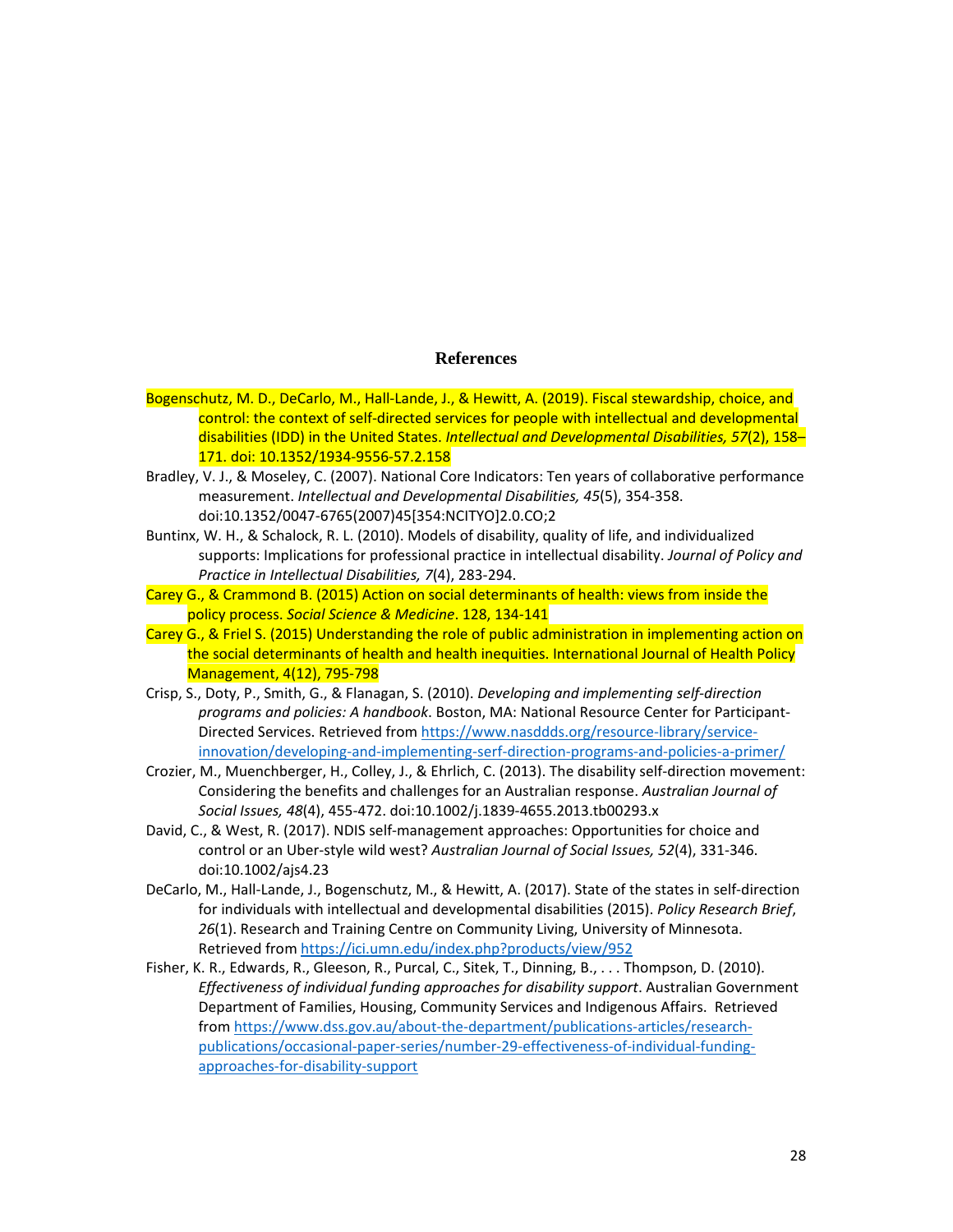- Friedman, C. (2018). Participant direction for people with intellectual and developmental disabilities in Medicaid home and community based services waivers. *Intellectual and Developmental Disabilities, 56*(1), 30-39. doi:10.1352/1934-9556-56.1.30
- Glendinning, C., Challis, D., Fernández, J.-L., Jacobs, S., Jones, K., Knapp, M., . . . Stevens, M. (2008). *Evaluation of the individual budgets pilot programme: summary report*: Social Policy Research Unit, University of York. Retrieved from https://www.york.ac.uk/inst/spru/pubs/pdf/IBSENSummaryReport.pdf

Hall-Lande, J., Hewitt, A., Moseley, C. R. (2011). A national review of home and community based services for individuals with autism spectrum disorders. *Policy Research Brief*. 21(3). Research and Training Center on Community Living, University of Minnesota. Retreived from https://ici.umn.edu/products/prb/213/213.pdf Harry, M. L., Mahoney, K. J., Mahoney, E. K., & Shen, C. (2017). The Cash and Counseling model of self-directed long-term care: Effectiveness with young adults with disabilities. *Disability and Health Journal, 10*(4), 492- 501. doi:10.1016/j.dhjo.2017.03.001

- Hewitt, A., Stancliffe, R. J., & Emerson, E. (2013). Community living and participation: embracing the complexity and forging forward. *Intellectual and Developmental Disabilities, 51*(5), 423-427. doi:10.1352/1934-9556-51.5.423
- Hewitt, A. S., Stancliffe, R. J., Sirek, A. J., Hall-Lande, J., Taub, S., Engler, J., . . . Moseley, C. R. (2012). Characteristics of adults with autism spectrum disorder who use adult developmental disability services: Results from 25 US states. *Research in Autism Spectrum Disorders, 6*(2), 741-751.
- Lakhani, A., McDonald, D., & Zeeman, H. (2018). Perspectives of self-direction: a systematic review of key areas contributing to service users' engagement and choice-making in self-directed disability services and supports. *Health & Social Care in the Community, 26*(3), 295-313. doi:10.1111/hsc.12386
- Larson, S.A., Eschenbacher, H.J., Anderson, L.L., Taylor, B., Pettingell, S., Hewitt, A., Sowers, M., & Bourne, M.L. (2018). *In-home and residential long-term supports and services for persons with intellectual or developmental disabilities: Status and trends through 2016*. Minneapolis: University of Minnesota, Research and Training Center on Community Living, Institute on Community Integration.
- Leadbeater, C. (2004). *Personalisation through participation: a new script for public services.* London, UK: Demos.
- Leece, D., & Leece, J. (2006). Direct payments: Creating a two-tiered system in social care? *British Journal of Social Work, 36*(8), 1379-1393.
- Moseley, C. R. (2001). Self-determination: From new initiative to business as usual. *Common Sense, 8*, 1-7.
- Moseley, C. R. (2005). Individual budgeting in state-financed developmental disabilities services in the United States. *Journal of Intellectual and Developmental Disability, 30*(3), 165-170. doi:10.1080/13668250500204067
- National Association of State Directors of Developmental Disabilities Services & Human Services Research Institute (2012). *National core indicators: Adult consumer survey 2012-2013.* Cambridge, MA: HSRI.
- National Council on Disability (2013). The case for Medicaid self-direction: A white paper on research, practice, and policy opportunities. Retrieved from https://ncd.gov/publications/2013/05222013A
- National Disability Insurance Agency. (2017). *National Disability Insurance Scheme annual report (2016-2017)*. Retrieved from https://annualreport.ndis.gov.au/wp-

content/uploads/2017/11/NDISAnnualReport2017\_Accessible.pdf

National Disability Insurance Agency. (2018). *National Disability Insurance Scheme annual report (2017-2018)*. Retrieved from https://www.ndis.gov.au/about-us/publications/annual-report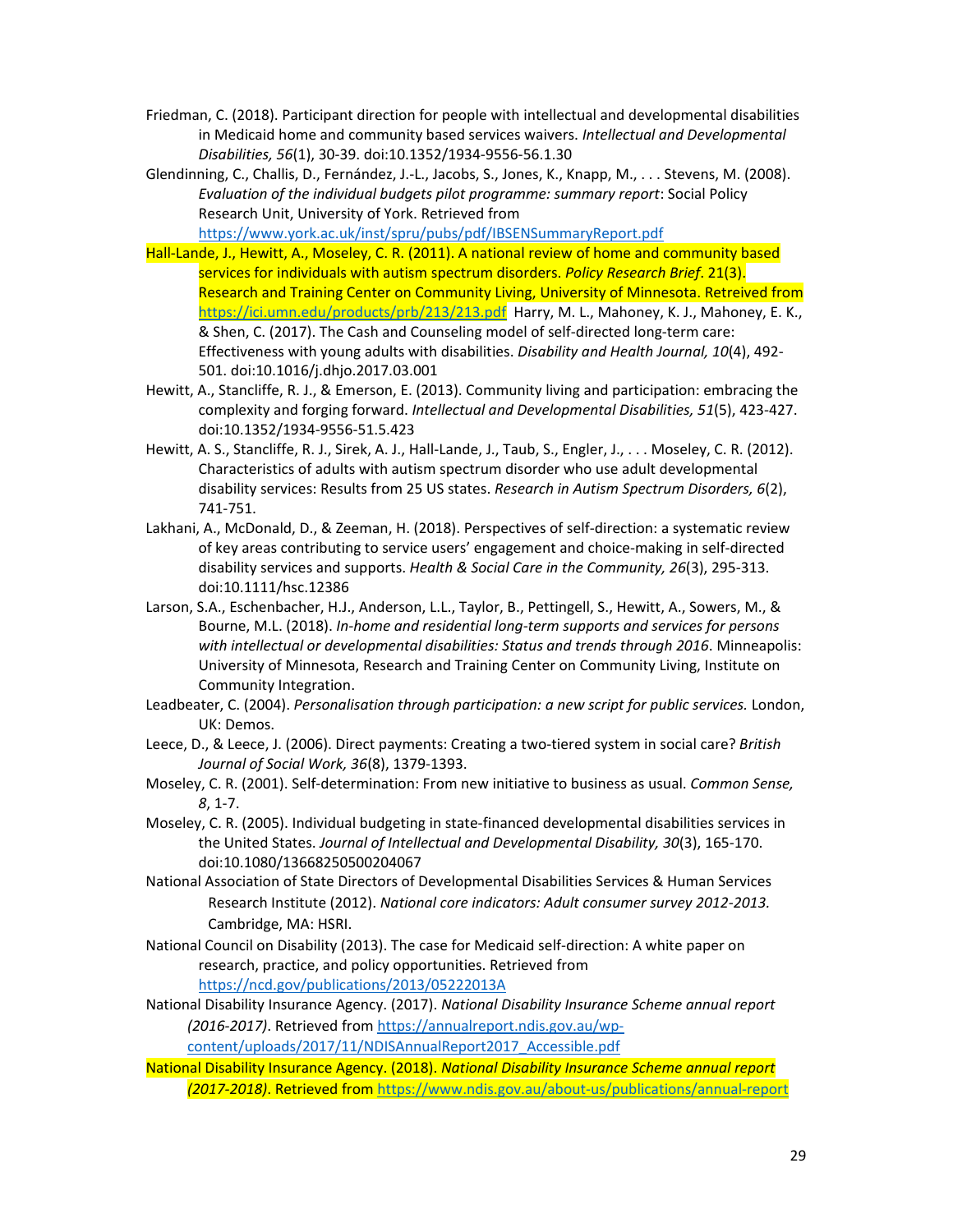National Disability Insurance Scheme Act 2013, No. 20. (2013). Retrieved from https://www.legislation.gov.au/Details/C2019A00082

- NHS Digital. (2013). *Measures from the Adult Social Care Survey outcomes framework England 2012-2013*. Retrieved from https://digital.nhs.uk/data-andinformation/publications/statistical/adult-social-care-outcomes-frameworkascof/archive/measures-from-the-adult-social-care-outcomes-framework-england---2012- 13-final-release
- Priestley, M., Jolly, D., Pearson, C., Ridell, S., Barnes, C., & Mercer, G. (2007). Direct payments and disabled people in the UK, demand and devolution. *The British Journal of Social Work, 37*(7), 1189-1204. doi:10.1093/bjsw/bcl063
- Robertson, J., Emerson, E., Hatton, C., Elliott, J., McIntosh, B., Swift, P., . . . Knapp, M. (2006). Longitudinal analysis of the impact and cost of person-centered planning for people with intellectual disabilities in England. *American Journal on Mental Retardation, 111*(6), 400-416.
- Robertson, J., Emerson, E., Hatton, C., Gregory, N., Kessissoglou, S., Hallam, A., & Walsh, P. N. (2001). Environmental opportunities and supports for exercising self-determination in communitybased residential settings. *Research in Developmental Disabilities, 22*(6), 487-502.
- Stancliffe, R. J., Abery, B. H., & Smith, J. (2000). Personal control and the ecology of community living settings: Beyond living-unit size and type. *American Journal on Mental Retardation, 105*(6), 431-454.
- Stancliffe, R. J., Lakin, K. C., Larson, S. A., Engler, J., Taub, S., & Fortune, J. (2011). Choice of living arrangements**.** *Journal of Intellectual Disability Research, 55*(8), 746-762. doi: 10.1111/j.1365-2788.2010.01336.x
- Stancliffe, R. J., Lakin, K. C., Taub, S., Chiri, G., & Byun, S-Y. (2009). Satisfaction and sense of wellbeing among Medicaid ICF/MR and HCBS recipients in six states. *Intellectual and Developmental Disabilities, 47*(2), 63-83. doi:10.1352/1934-9556-47.2.63
- Tichá, R., Hewitt, A., Nord, D., & Larson, S. (2013). System and individual outcomes and their predictors in services and support for people with IDD. *Intellectual and Developmental Disabilities, 51*(5), 298-315. doi:10.1352/1934-9556-51.5.298
- Tichá, R., Lakin, K. C., Larson, S., Stancliffe, R. J., Taub, S., Engler, J., Bershadsky, J., & Moseley, C. (2012). Correlates of everyday choice and support-related choice for 8,892 randomly sampled adults with intellectual and developmental disabilities in 19 states. *Intellectual and Developmental Disabilities, 50*(6), 486–504. doi: 10.1352/1934-9556-50.06.486
- Walker, P. M., Hewitt, A., Bogenschutz, M., & Hall-Lande, J. (2009). Implementation of consumerdirected services for persons with intellectual or developmental disabilities - A national study. *Policy Research Brief, 20*(1). Research and Training Centre on Community Living, University of Minnesota. Retrieved from https://ici.umn.edu/index.php?products/view/71
- Turnbull, R., Stowe, M. J., (2014). Elaborating the AAIDD Public Policy Framework. *Intellectual and Developmental Disabilities*, 52(1), 1-12. Doi: 10.1352/1934-9556-52.1.1.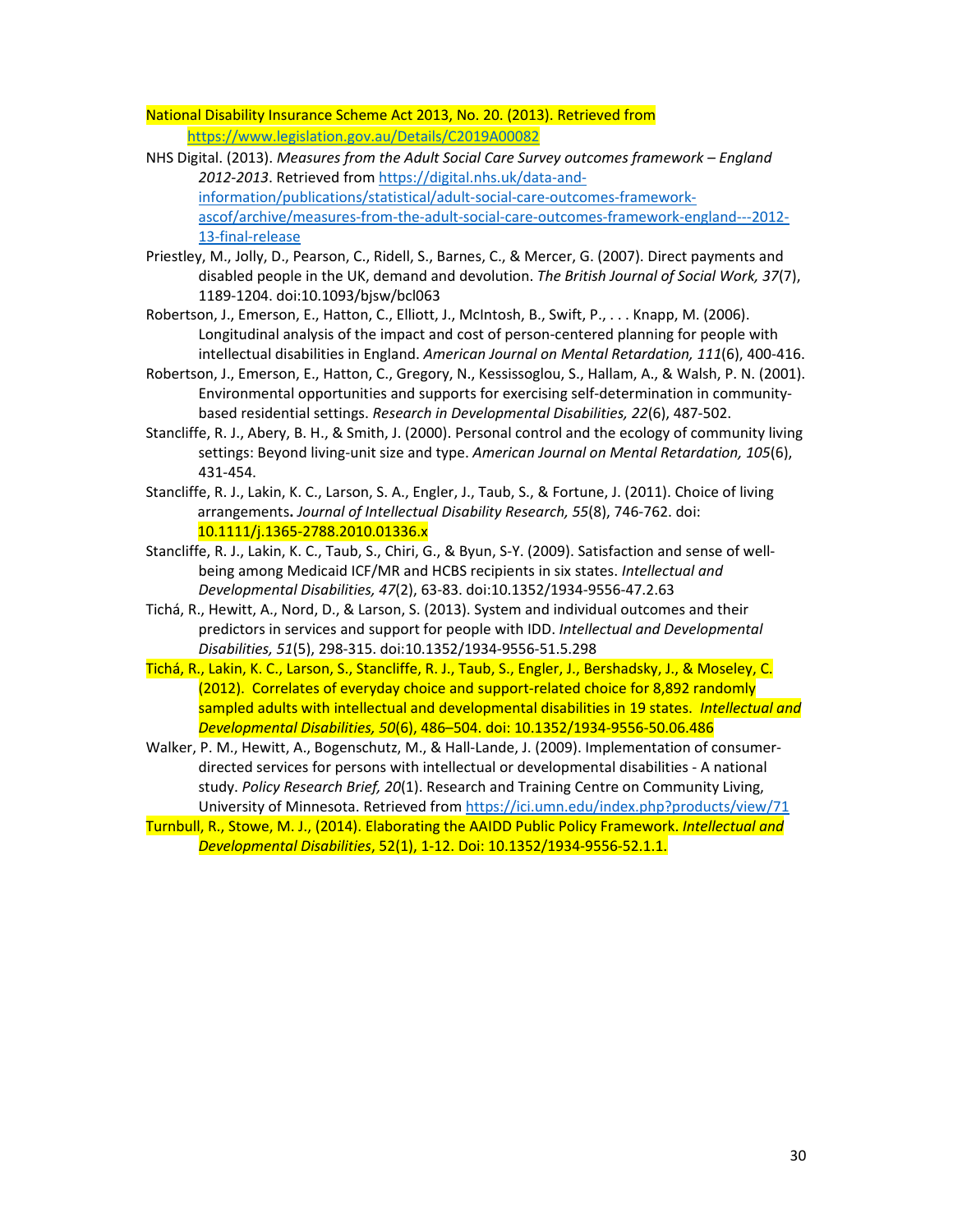| <b>State</b>                   | <b>Abbreviation</b> |
|--------------------------------|---------------------|
| Alabama                        | AL                  |
| Arkansas                       | AR                  |
| Connecticut                    | <b>CT</b>           |
| Florida                        | FL                  |
| Georgia                        | <b>GA</b>           |
| Hawaii                         | HI                  |
| Illinois                       | IL                  |
| Indiana                        | IN                  |
| Kentucky                       | KY                  |
| Louisiana                      | LA                  |
| Maryland                       | MD                  |
| Mississippi                    | MS                  |
| Missouri                       | M <sub>O</sub>      |
| New Hampshire                  | NΗ                  |
| New Jersey                     | NJ                  |
| New York                       | NY                  |
| North Carolina                 | NC                  |
| Ohio                           | <b>OH</b>           |
| Oregon                         | <b>OR</b>           |
| Pennsylvania                   | PA                  |
| South Carolina                 | SС                  |
| Texas                          | TX                  |
| Utah                           | UT                  |
| Virginia                       | VA                  |
| Wisconsin                      | WI                  |
| Mid-East Ohio Regional Council | MEORC               |
| (*Sub-state entity)            |                     |

**Table 1** 

*Participating States in 2012-2013 National Core Indicators Adult Consumer Survey* (*N* = 26)

\*The sub-state entity was the Mid-East Ohio Regional Council (MEORC). For economy of expression in the rest of this article, we refer to all these entities as states.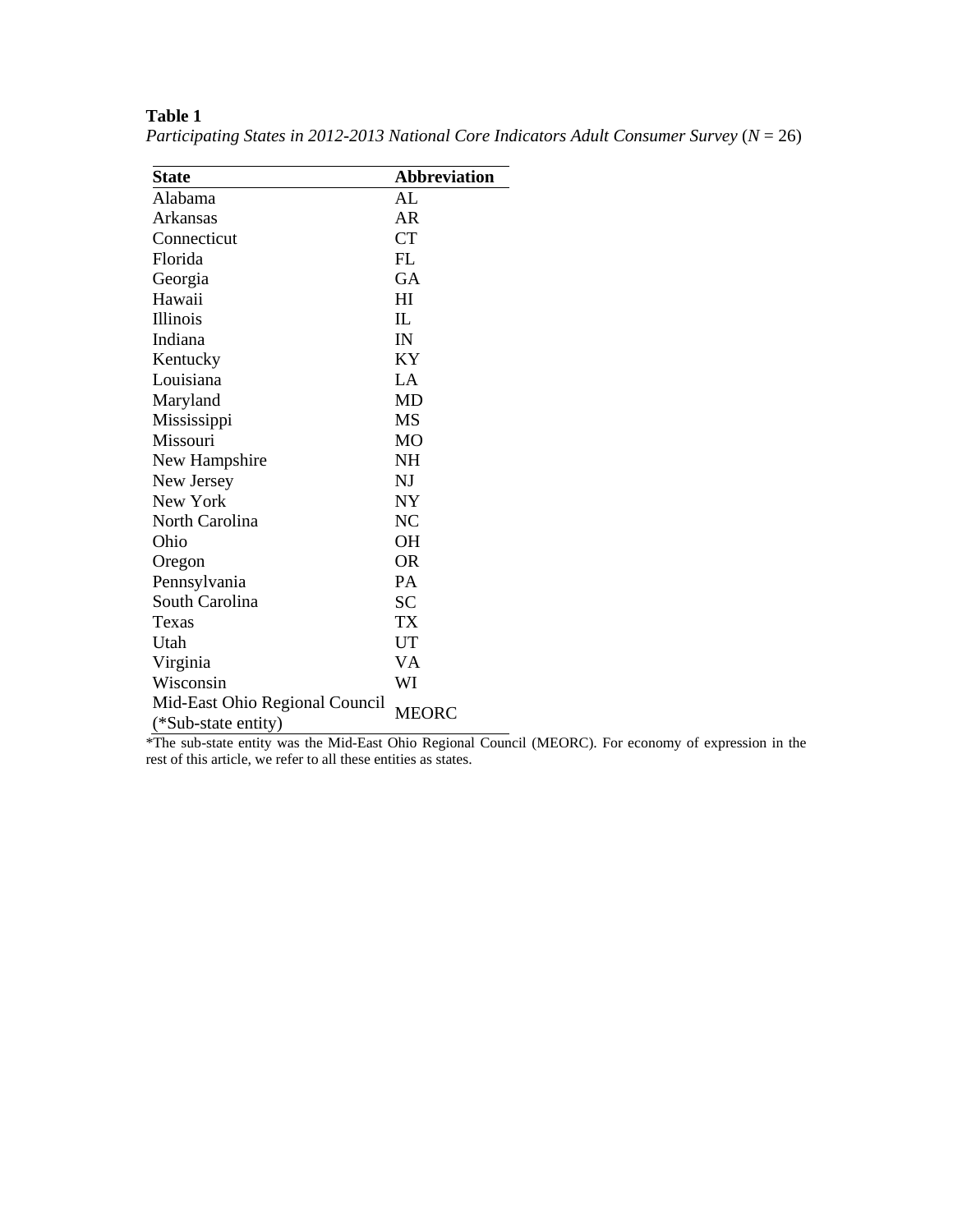| <b>Funding</b><br><b>Self-Directed Supports</b><br>10.5<br>Yes<br>1055<br>N <sub>o</sub><br>8978<br>89.5<br><b>Funding Type</b><br><b>HCBS</b><br>9112<br>90.8<br>Other Funding<br>921<br>9.2<br><b>Personal Characteristics</b><br><b>Gender</b><br>Male<br>5761<br>57.4<br>42.5<br>4262<br>Female<br>Valid Total<br>10023<br>99.9<br>Missing<br>10<br>0.1<br><b>Age Group</b><br>18 to 29<br>2457<br>24.5<br>22.8<br>30 to 39<br>2286<br>20.3<br>40 to 49<br>2032<br>50 to 59<br>1940<br>19.4<br>60 to Highest (93)<br>1291<br>12.9<br>Valid Total<br>10006<br>99.7<br>0.3<br>Missing<br>27<br><b>Level of ID</b><br>Mild<br>3711<br>37.0<br>3006<br>30.0<br>Moderate<br>1390<br>13.9<br>Severe<br>Profound<br>9.2<br>920<br>Valid Total<br>9027<br>90.0<br>1006<br>10.0<br>Missing<br><b>Verbal</b><br>Yes<br>7799<br>77.7<br>N <sub>o</sub><br>21.9<br>2194<br>Valid Total<br>9993<br>99.6<br>0.4<br>Missing/unspecified/unknown<br>40<br><b>Autism</b><br>Yes<br>1046<br>10.4<br>N <sub>o</sub><br>8553<br>85.2<br>Valid Total<br>9599<br>95.7<br>434<br>4.3<br>Missing<br><b>Living Situation</b><br><b>Residence Type</b><br>Group Home $<$ 4<br>1228<br>12.4<br>Independent Home<br>1712<br>17.3<br>Parent/Relative Home<br>4210<br>42.4<br>Other<br>2771<br>26.8<br>Valid Total<br>9921<br>98.9<br>112<br>Missing<br>1.1 | $C$ haracteristics of 1 articipanis – 1 au bample (1 $\epsilon = 10,000$ )<br><b>Variable</b> | n | $\frac{0}{0}$ |
|-----------------------------------------------------------------------------------------------------------------------------------------------------------------------------------------------------------------------------------------------------------------------------------------------------------------------------------------------------------------------------------------------------------------------------------------------------------------------------------------------------------------------------------------------------------------------------------------------------------------------------------------------------------------------------------------------------------------------------------------------------------------------------------------------------------------------------------------------------------------------------------------------------------------------------------------------------------------------------------------------------------------------------------------------------------------------------------------------------------------------------------------------------------------------------------------------------------------------------------------------------------------------------------------------------------------------------------|-----------------------------------------------------------------------------------------------|---|---------------|
|                                                                                                                                                                                                                                                                                                                                                                                                                                                                                                                                                                                                                                                                                                                                                                                                                                                                                                                                                                                                                                                                                                                                                                                                                                                                                                                                   |                                                                                               |   |               |
|                                                                                                                                                                                                                                                                                                                                                                                                                                                                                                                                                                                                                                                                                                                                                                                                                                                                                                                                                                                                                                                                                                                                                                                                                                                                                                                                   |                                                                                               |   |               |
|                                                                                                                                                                                                                                                                                                                                                                                                                                                                                                                                                                                                                                                                                                                                                                                                                                                                                                                                                                                                                                                                                                                                                                                                                                                                                                                                   |                                                                                               |   |               |
|                                                                                                                                                                                                                                                                                                                                                                                                                                                                                                                                                                                                                                                                                                                                                                                                                                                                                                                                                                                                                                                                                                                                                                                                                                                                                                                                   |                                                                                               |   |               |
|                                                                                                                                                                                                                                                                                                                                                                                                                                                                                                                                                                                                                                                                                                                                                                                                                                                                                                                                                                                                                                                                                                                                                                                                                                                                                                                                   |                                                                                               |   |               |
|                                                                                                                                                                                                                                                                                                                                                                                                                                                                                                                                                                                                                                                                                                                                                                                                                                                                                                                                                                                                                                                                                                                                                                                                                                                                                                                                   |                                                                                               |   |               |
|                                                                                                                                                                                                                                                                                                                                                                                                                                                                                                                                                                                                                                                                                                                                                                                                                                                                                                                                                                                                                                                                                                                                                                                                                                                                                                                                   |                                                                                               |   |               |
|                                                                                                                                                                                                                                                                                                                                                                                                                                                                                                                                                                                                                                                                                                                                                                                                                                                                                                                                                                                                                                                                                                                                                                                                                                                                                                                                   |                                                                                               |   |               |
|                                                                                                                                                                                                                                                                                                                                                                                                                                                                                                                                                                                                                                                                                                                                                                                                                                                                                                                                                                                                                                                                                                                                                                                                                                                                                                                                   |                                                                                               |   |               |
|                                                                                                                                                                                                                                                                                                                                                                                                                                                                                                                                                                                                                                                                                                                                                                                                                                                                                                                                                                                                                                                                                                                                                                                                                                                                                                                                   |                                                                                               |   |               |
|                                                                                                                                                                                                                                                                                                                                                                                                                                                                                                                                                                                                                                                                                                                                                                                                                                                                                                                                                                                                                                                                                                                                                                                                                                                                                                                                   |                                                                                               |   |               |
|                                                                                                                                                                                                                                                                                                                                                                                                                                                                                                                                                                                                                                                                                                                                                                                                                                                                                                                                                                                                                                                                                                                                                                                                                                                                                                                                   |                                                                                               |   |               |
|                                                                                                                                                                                                                                                                                                                                                                                                                                                                                                                                                                                                                                                                                                                                                                                                                                                                                                                                                                                                                                                                                                                                                                                                                                                                                                                                   |                                                                                               |   |               |
|                                                                                                                                                                                                                                                                                                                                                                                                                                                                                                                                                                                                                                                                                                                                                                                                                                                                                                                                                                                                                                                                                                                                                                                                                                                                                                                                   |                                                                                               |   |               |
|                                                                                                                                                                                                                                                                                                                                                                                                                                                                                                                                                                                                                                                                                                                                                                                                                                                                                                                                                                                                                                                                                                                                                                                                                                                                                                                                   |                                                                                               |   |               |
|                                                                                                                                                                                                                                                                                                                                                                                                                                                                                                                                                                                                                                                                                                                                                                                                                                                                                                                                                                                                                                                                                                                                                                                                                                                                                                                                   |                                                                                               |   |               |
|                                                                                                                                                                                                                                                                                                                                                                                                                                                                                                                                                                                                                                                                                                                                                                                                                                                                                                                                                                                                                                                                                                                                                                                                                                                                                                                                   |                                                                                               |   |               |
|                                                                                                                                                                                                                                                                                                                                                                                                                                                                                                                                                                                                                                                                                                                                                                                                                                                                                                                                                                                                                                                                                                                                                                                                                                                                                                                                   |                                                                                               |   |               |
|                                                                                                                                                                                                                                                                                                                                                                                                                                                                                                                                                                                                                                                                                                                                                                                                                                                                                                                                                                                                                                                                                                                                                                                                                                                                                                                                   |                                                                                               |   |               |
|                                                                                                                                                                                                                                                                                                                                                                                                                                                                                                                                                                                                                                                                                                                                                                                                                                                                                                                                                                                                                                                                                                                                                                                                                                                                                                                                   |                                                                                               |   |               |
|                                                                                                                                                                                                                                                                                                                                                                                                                                                                                                                                                                                                                                                                                                                                                                                                                                                                                                                                                                                                                                                                                                                                                                                                                                                                                                                                   |                                                                                               |   |               |
|                                                                                                                                                                                                                                                                                                                                                                                                                                                                                                                                                                                                                                                                                                                                                                                                                                                                                                                                                                                                                                                                                                                                                                                                                                                                                                                                   |                                                                                               |   |               |
|                                                                                                                                                                                                                                                                                                                                                                                                                                                                                                                                                                                                                                                                                                                                                                                                                                                                                                                                                                                                                                                                                                                                                                                                                                                                                                                                   |                                                                                               |   |               |
|                                                                                                                                                                                                                                                                                                                                                                                                                                                                                                                                                                                                                                                                                                                                                                                                                                                                                                                                                                                                                                                                                                                                                                                                                                                                                                                                   |                                                                                               |   |               |
|                                                                                                                                                                                                                                                                                                                                                                                                                                                                                                                                                                                                                                                                                                                                                                                                                                                                                                                                                                                                                                                                                                                                                                                                                                                                                                                                   |                                                                                               |   |               |
|                                                                                                                                                                                                                                                                                                                                                                                                                                                                                                                                                                                                                                                                                                                                                                                                                                                                                                                                                                                                                                                                                                                                                                                                                                                                                                                                   |                                                                                               |   |               |
|                                                                                                                                                                                                                                                                                                                                                                                                                                                                                                                                                                                                                                                                                                                                                                                                                                                                                                                                                                                                                                                                                                                                                                                                                                                                                                                                   |                                                                                               |   |               |
|                                                                                                                                                                                                                                                                                                                                                                                                                                                                                                                                                                                                                                                                                                                                                                                                                                                                                                                                                                                                                                                                                                                                                                                                                                                                                                                                   |                                                                                               |   |               |
|                                                                                                                                                                                                                                                                                                                                                                                                                                                                                                                                                                                                                                                                                                                                                                                                                                                                                                                                                                                                                                                                                                                                                                                                                                                                                                                                   |                                                                                               |   |               |
|                                                                                                                                                                                                                                                                                                                                                                                                                                                                                                                                                                                                                                                                                                                                                                                                                                                                                                                                                                                                                                                                                                                                                                                                                                                                                                                                   |                                                                                               |   |               |
|                                                                                                                                                                                                                                                                                                                                                                                                                                                                                                                                                                                                                                                                                                                                                                                                                                                                                                                                                                                                                                                                                                                                                                                                                                                                                                                                   |                                                                                               |   |               |
|                                                                                                                                                                                                                                                                                                                                                                                                                                                                                                                                                                                                                                                                                                                                                                                                                                                                                                                                                                                                                                                                                                                                                                                                                                                                                                                                   |                                                                                               |   |               |
|                                                                                                                                                                                                                                                                                                                                                                                                                                                                                                                                                                                                                                                                                                                                                                                                                                                                                                                                                                                                                                                                                                                                                                                                                                                                                                                                   |                                                                                               |   |               |
|                                                                                                                                                                                                                                                                                                                                                                                                                                                                                                                                                                                                                                                                                                                                                                                                                                                                                                                                                                                                                                                                                                                                                                                                                                                                                                                                   |                                                                                               |   |               |
|                                                                                                                                                                                                                                                                                                                                                                                                                                                                                                                                                                                                                                                                                                                                                                                                                                                                                                                                                                                                                                                                                                                                                                                                                                                                                                                                   |                                                                                               |   |               |
|                                                                                                                                                                                                                                                                                                                                                                                                                                                                                                                                                                                                                                                                                                                                                                                                                                                                                                                                                                                                                                                                                                                                                                                                                                                                                                                                   |                                                                                               |   |               |
|                                                                                                                                                                                                                                                                                                                                                                                                                                                                                                                                                                                                                                                                                                                                                                                                                                                                                                                                                                                                                                                                                                                                                                                                                                                                                                                                   |                                                                                               |   |               |
|                                                                                                                                                                                                                                                                                                                                                                                                                                                                                                                                                                                                                                                                                                                                                                                                                                                                                                                                                                                                                                                                                                                                                                                                                                                                                                                                   |                                                                                               |   |               |
|                                                                                                                                                                                                                                                                                                                                                                                                                                                                                                                                                                                                                                                                                                                                                                                                                                                                                                                                                                                                                                                                                                                                                                                                                                                                                                                                   |                                                                                               |   |               |
|                                                                                                                                                                                                                                                                                                                                                                                                                                                                                                                                                                                                                                                                                                                                                                                                                                                                                                                                                                                                                                                                                                                                                                                                                                                                                                                                   |                                                                                               |   |               |
|                                                                                                                                                                                                                                                                                                                                                                                                                                                                                                                                                                                                                                                                                                                                                                                                                                                                                                                                                                                                                                                                                                                                                                                                                                                                                                                                   |                                                                                               |   |               |
|                                                                                                                                                                                                                                                                                                                                                                                                                                                                                                                                                                                                                                                                                                                                                                                                                                                                                                                                                                                                                                                                                                                                                                                                                                                                                                                                   |                                                                                               |   |               |
|                                                                                                                                                                                                                                                                                                                                                                                                                                                                                                                                                                                                                                                                                                                                                                                                                                                                                                                                                                                                                                                                                                                                                                                                                                                                                                                                   |                                                                                               |   |               |
|                                                                                                                                                                                                                                                                                                                                                                                                                                                                                                                                                                                                                                                                                                                                                                                                                                                                                                                                                                                                                                                                                                                                                                                                                                                                                                                                   |                                                                                               |   |               |
|                                                                                                                                                                                                                                                                                                                                                                                                                                                                                                                                                                                                                                                                                                                                                                                                                                                                                                                                                                                                                                                                                                                                                                                                                                                                                                                                   |                                                                                               |   |               |
|                                                                                                                                                                                                                                                                                                                                                                                                                                                                                                                                                                                                                                                                                                                                                                                                                                                                                                                                                                                                                                                                                                                                                                                                                                                                                                                                   |                                                                                               |   |               |

**Table 2** 

*Characteristics of Participants – Full Sample (N = 10,033)*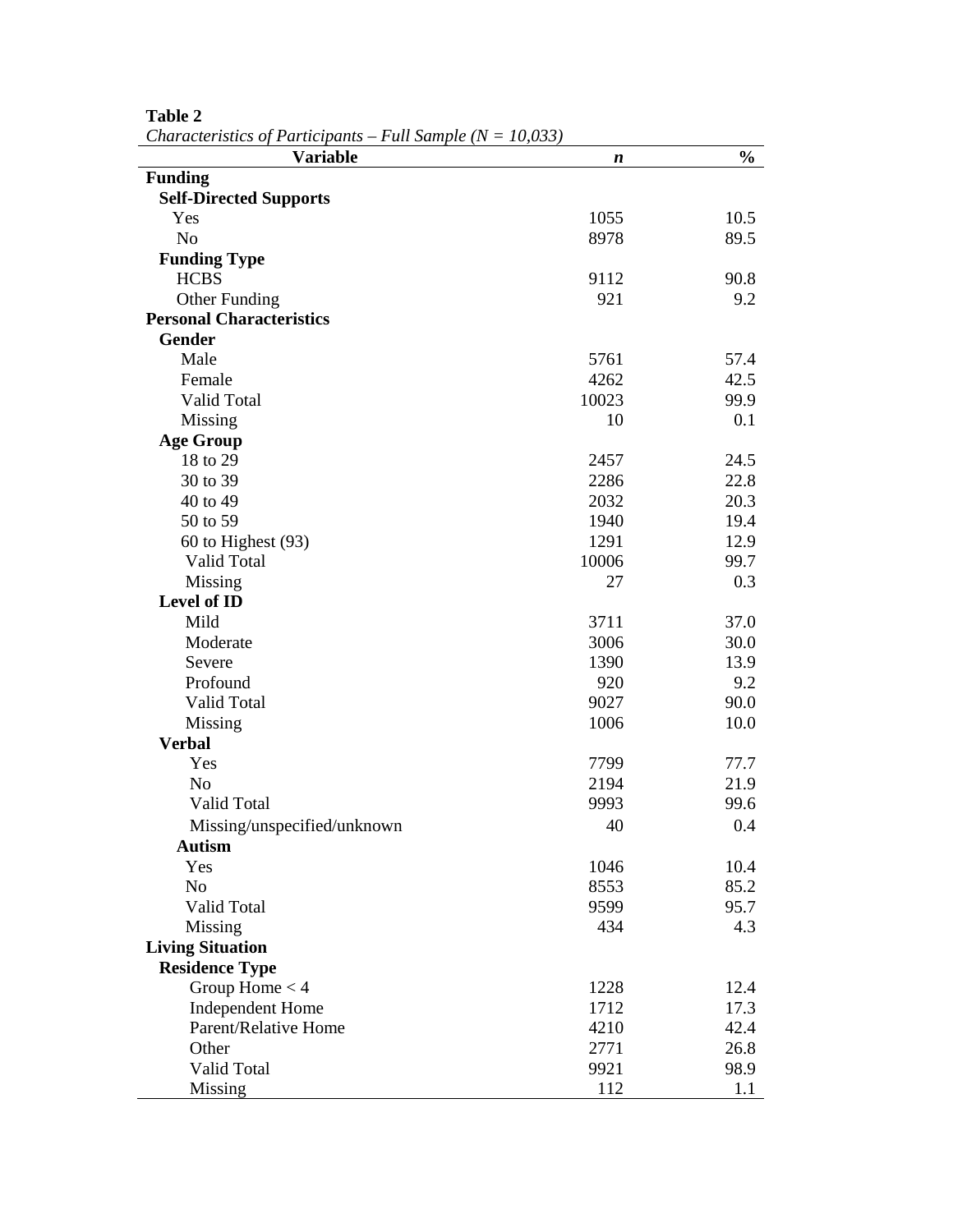| <b>All States (Full Sample)</b> |                  |                  |                                 |                  |                  |  |
|---------------------------------|------------------|------------------|---------------------------------|------------------|------------------|--|
| <b>Omitted States</b>           |                  |                  | <b>Restricted Sample States</b> |                  |                  |  |
| <b>State</b>                    |                  | No. with SDF     | <b>State</b>                    | $\boldsymbol{N}$ | No. with SDF     |  |
| $(n = 15)$                      | $\boldsymbol{N}$ | in State $(\% )$ | $(n = 11)$                      |                  | in State $(\% )$ |  |
| AL                              | 390              | $0(0.0\%)$       | <b>CT</b>                       | 334              | 45 (13.5%)       |  |
| <b>AR</b>                       | 255              | 20 (7.8%)        | FL                              | 580              | 91 (15.7%)       |  |
| GA                              | 398              | $11(2.8\%)$      | HI                              | 375              | 69 (18.4%)       |  |
| IN                              | 650              | $0(0.0\%)$       | IL                              | 268              | 64 (23.9%)       |  |
| LA                              | 287              | $8(2.8\%)$       | KY                              | 368              | 48 (13.0%)       |  |
| MD                              | 279              | $11(4.0\%)$      | <b>NH</b>                       | 360              | 80 (22.2%)       |  |
| <b>MEORC</b>                    | 355              | 14 (3.9%)        | <b>PA</b>                       | 991              | 95 (9.6%)        |  |
| <b>MO</b>                       | 347              | 24 (6.9%)        | TX                              | 253              | 46 (18.2%)       |  |
| MS                              | 319              | 14 (4.4%)        | UT                              | 335              | 75 (22.4%)       |  |
| NC                              | 579              | $6(1.0\%)$       | VA                              | 360              | 73 (20.3%)       |  |
| <b>NJ</b>                       | 316              | 11 (3.5%)        | WI                              | 308              | 219 (71.1%)      |  |
| <b>NY</b>                       | 422              | $6(1.4\%)$       |                                 |                  |                  |  |
| <b>OH</b>                       | 340              | $10(2.9\%)$      |                                 |                  |                  |  |
| <b>OR</b>                       | 301              | $6(2.0\%)$       |                                 |                  |                  |  |
| <b>SC</b>                       | 264              | $9(3.4\%)$       |                                 |                  |                  |  |

**Table 3**  *State comparisons of the number of participants with self-directed funding for each sample*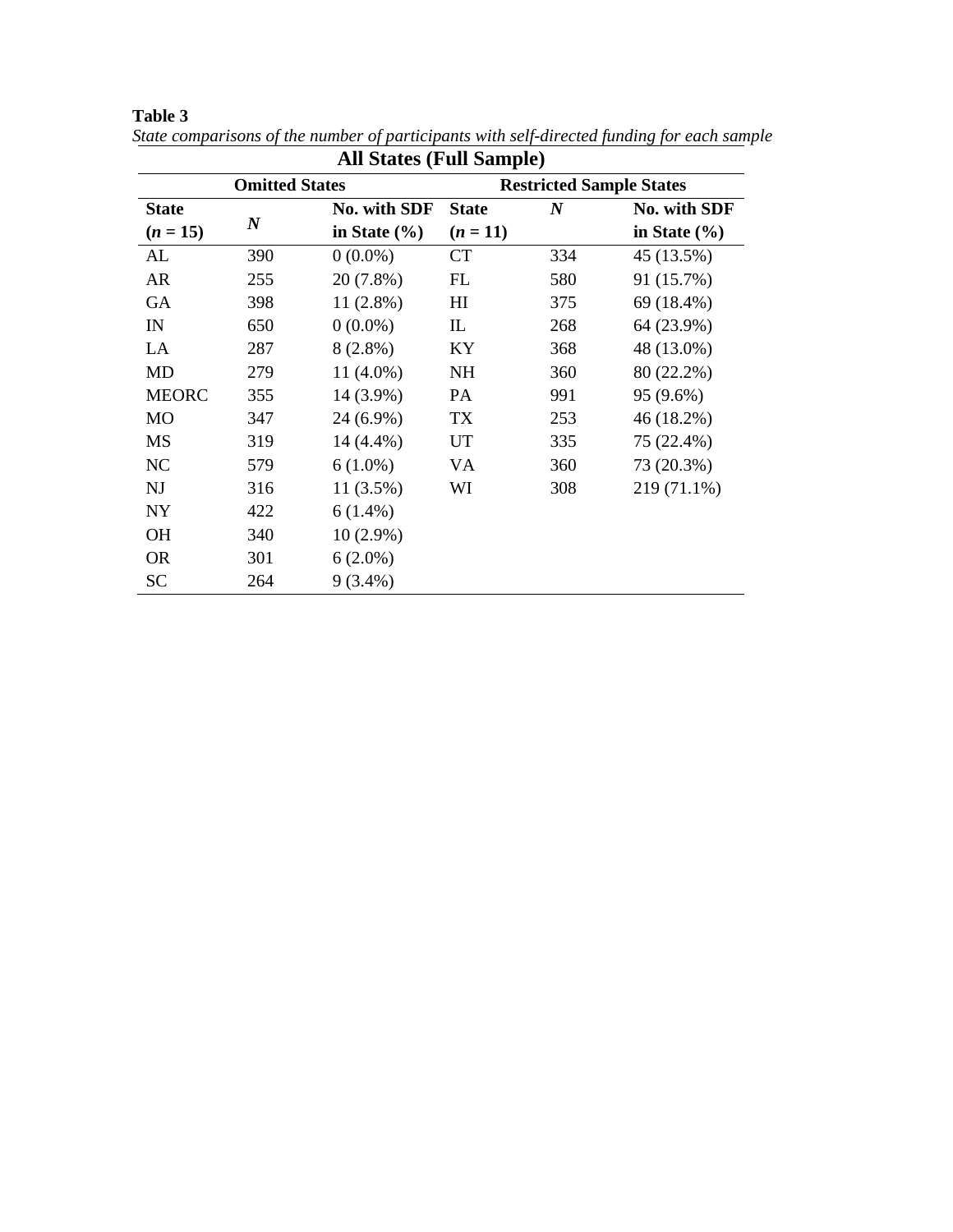| Characteristics                 | $\boldsymbol{N}$ | % with SDF            | $\chi^2$             | $\boldsymbol{p}$ |
|---------------------------------|------------------|-----------------------|----------------------|------------------|
| Level                           |                  |                       |                      |                  |
|                                 |                  |                       |                      |                  |
| <b>Personal Characteristics</b> |                  |                       |                      |                  |
| <b>Age Group</b>                | 4523             |                       | 212.86               | < 0.01           |
| 18-29                           | 1255             | $32.6\%$ <sup>a</sup> |                      |                  |
| 30-39                           | 1044             | $21.4\%$ <sup>b</sup> |                      |                  |
| 40-49                           | 866              | $14.1\%$ <sup>c</sup> |                      |                  |
| 50-59                           | 791              | $11.5\%$              |                      |                  |
| $60+$                           | 567              | $10.4\%$ <sup>c</sup> |                      |                  |
| Level of ID*                    | 3937             |                       | 21.00                | < 0.01           |
| Mild                            | 1634             | $13.1\%$ <sup>a</sup> |                      |                  |
| Moderate                        | 1287             | $16.9\%$ <sup>b</sup> |                      |                  |
| Severe                          | 627              | $20.1\%$              |                      |                  |
| Profound                        | 389              | $18.8\%$ <sup>b</sup> |                      |                  |
| <b>Behavior Support</b>         | 4424             |                       | 0.26                 | .611             |
| Yes                             | 528              | $19.1\%$ <sup>a</sup> |                      |                  |
| N <sub>o</sub>                  | 3896             | $20.1\%$ <sup>a</sup> |                      |                  |
| <b>Mental Health Diagnoses</b>  | 3971             |                       | 69.72                | $\leq 0.01$      |
| Yes                             | 1637             | $13.9\%$ <sup>b</sup> |                      |                  |
| N <sub>o</sub>                  | 2334             | $24.7\%$ <sup>a</sup> |                      |                  |
| <b>Verbal</b>                   | 4517             |                       | 32.12                | < 0.01           |
| Yes                             | 3441             | $18.1\%$              |                      |                  |
| N <sub>0</sub>                  | 1076             | $26.0\%$ <sup>a</sup> |                      |                  |
| <b>Autism</b>                   | 4326             |                       | 65.32                | < 0.01           |
| Yes                             | 450              | $34.9\%$ <sup>b</sup> |                      |                  |
| N <sub>0</sub>                  | 3876             | $18.7\%$ <sup>a</sup> |                      |                  |
| <b>Living Situation</b>         |                  |                       |                      |                  |
| <b>Residence Type</b>           | 4461             |                       | 541.4 <mark>7</mark> | < 0.01           |
| Group Home $(< 4)$              | 574              | $5.6\%$ <sup>a</sup>  |                      |                  |
| <b>Independent Home</b>         | 627              | $19.9\%$ <sup>b</sup> |                      |                  |
| Parent/Relative Home            | 2025             | $34.6\%$ °            |                      |                  |
| Other                           | 1235             | $3.8\%$ <sup>a</sup>  |                      |                  |

*Summary of Univariate Analyses for the Restricted Sample by Self-Directed Funding*

abc Within levels of each personal characteristic, categories with the same superscript do not differ significantly at .05 level with the Bonferroni adjustment.

Note. WI reported no data regarding the Level of ID and NH reported no data regarding Mental Health Diagnoses. When the above statistics for variables other than Level of ID were run without WI (due to potential over sampling), results showed a similar pattern.

# **Table 4**